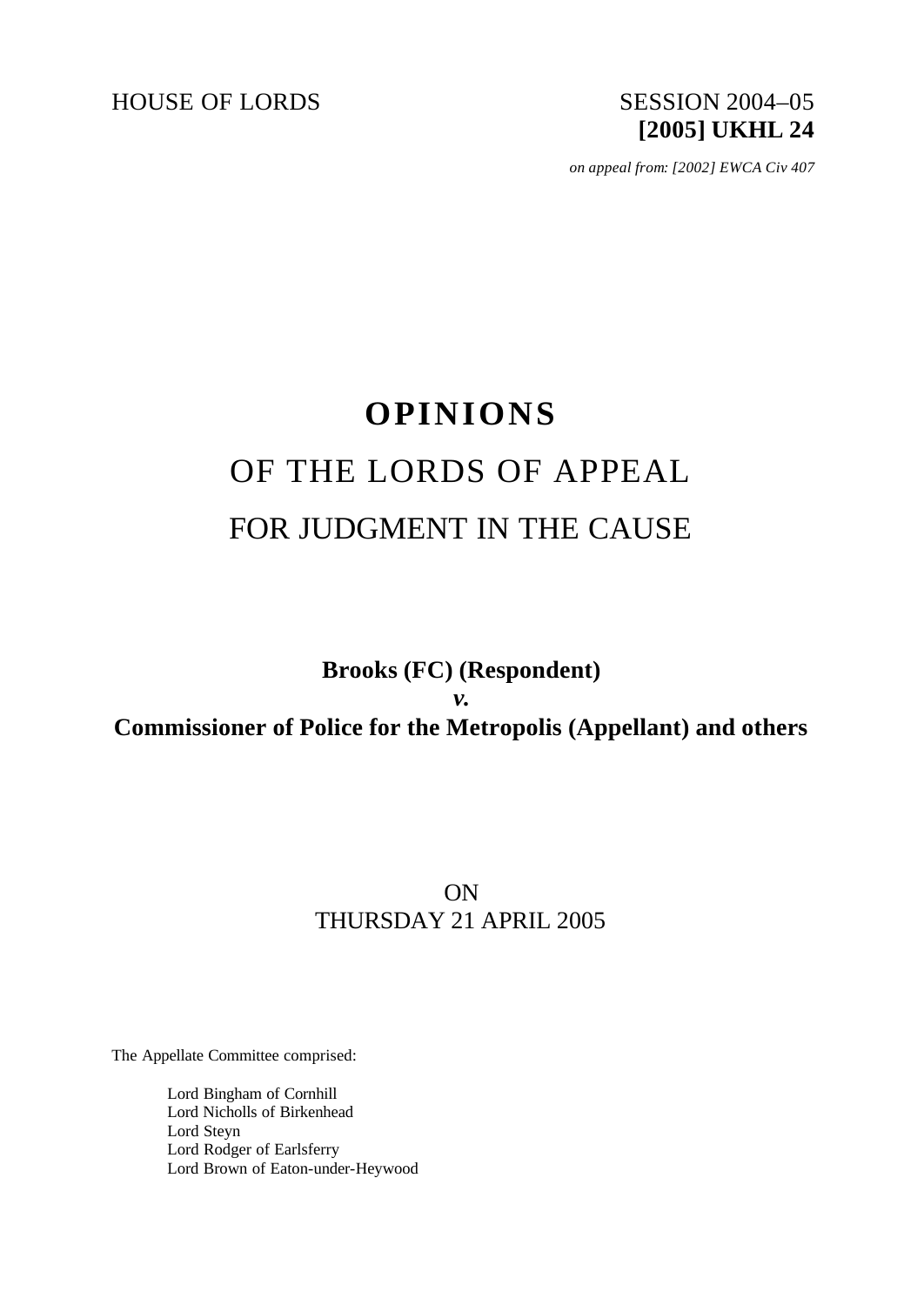#### **HOUSE OF LORDS**

## **OPINIONS OF THE LORDS OF APPEAL FOR JUDGMENT IN THE CAUSE**

## **Brooks (FC) (Respondent)** *v.* **Commissioner of Police for the Metropolis (Appellant) and others**

#### **[2005] UKHL 24**

#### **LORD BINGHAM OF CORNHILL**

#### My Lords,

1. Duwayne Brooks, the respondent, was present when his friend Stephen Lawrence was abused and murdered in the most notorious racist killing which our country has ever known. He also was abused and attacked. However well this crime had been investigated by the police and however sensitively he had himself been treated by the police, the respondent would inevitably have been deeply traumatised by his experience on the night of the murder and in the days and weeks which followed. But unfortunately, as established by the public inquiry into the killing (*The Stephen Lawrence Inquiry: Report of an Inquiry by Sir William Macpherson of Cluny* (1999) Cm 4262-I), the investigation was very badly conducted and the respondent himself was not treated as he should have been. He issued proceedings against the Commissioner of Metropolitan Police and a number of other parties, all but one of whom were police officers.

2. I am indebted to my noble and learned friend Lord Steyn for his detailed summary of the history of these proceedings, the pleadings and the issues, which I gratefully adopt and need not repeat. As he makes clear in paras 12 and 14 of his opinion, the only issue before the House is whether, assuming the facts pleaded by the respondent to be true, the Commissioner and the officers for whom he is responsible arguably owed the respondent a common law duty sounding in damages to

(1) take reasonable steps to assess whether [the respondent] was a victim of crime and then to accord him reasonably appropriate protection, support, assistance and treatment if he was so assessed;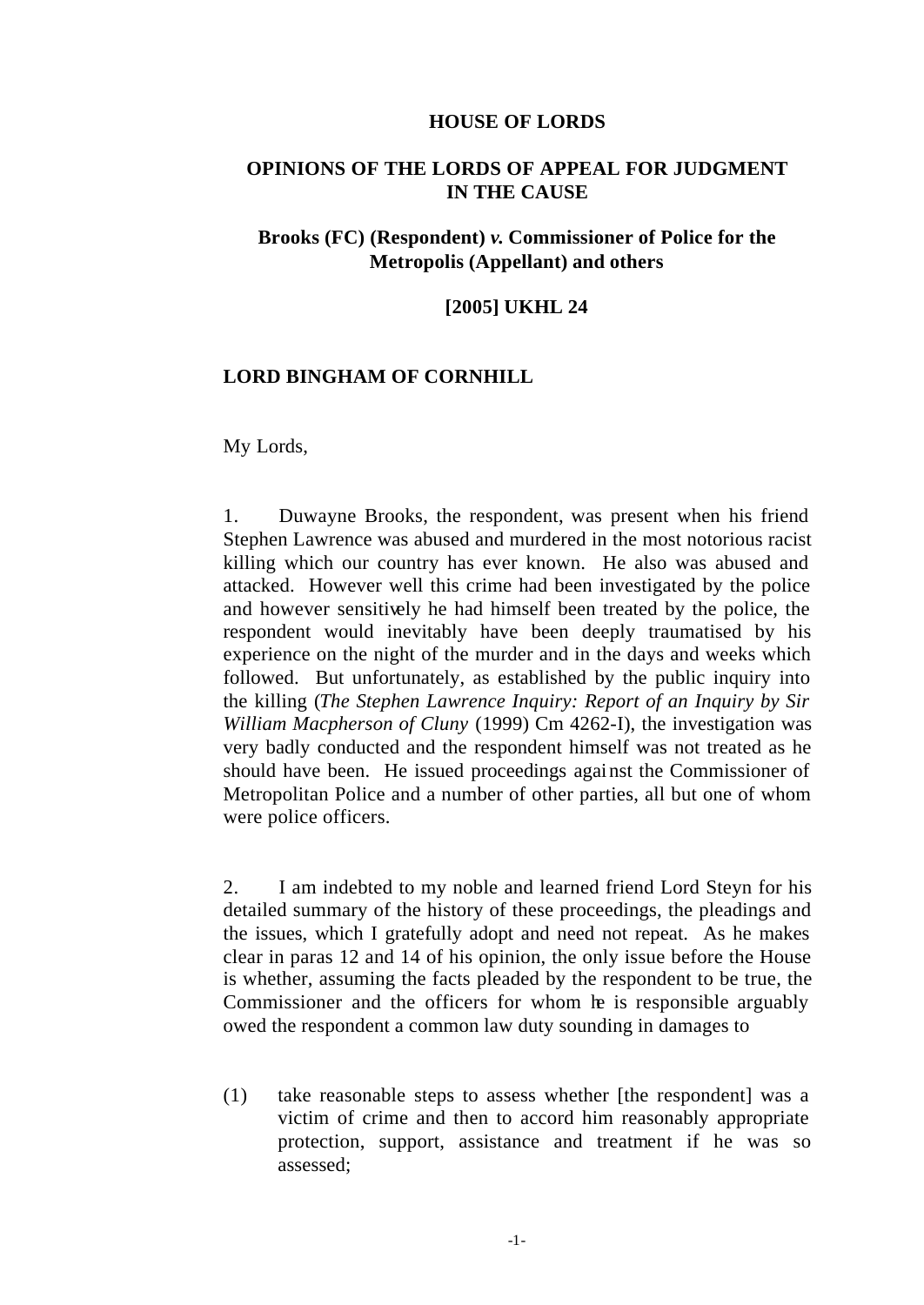- (2) take reasonable steps to afford [the respondent] the protection, assistance and support commonly afforded to a key eye-witness to a serious crime of violence;
- (3) afford reasonable weight to the account that [the respondent] gave and to act upon it accordingly.

3. For reasons elaborated at some length in my dissenting opinion in *JD v East Berkshire Community NHS Trust and others* [2005] UKHL 23, I would be very reluctant to dismiss without any exploration of the facts a claim raised in a contentious and developing area of the law where fuller factual enquiry might enable a claimant to establish that a duty of care had been owed to him and had been broken. I would also be reluctant to endorse the full breadth of what *Hill v Chief Constable of West Yorkshire* [1989] AC 53 has been thought to lay down, while readily accepting the correctness of that decision on its own facts. Two considerations, however, persuade me that this appeal should be allowed and the respondent's claims in common law negligence struck out.

4. The first is that the facts of this case have been exhaustively investigated. While theoretically the facts are only to be assumed, and have not been proved, it seems most unlikely that there are factual discoveries to be made or that there will be any substantial challenge to the facts as pleaded. If the case went to trial, the judge would base his decision on essentially the same facts as are now before the House. The second consideration is that the three duties pleaded are not, in my opinion, duties which could even arguably be imposed on police officers charged in the public interest with the investigation of a very serious crime and the apprehension of those responsible. Even if it were to be thought, for reasons such as those touched on by Lord Steyn in paras 27–29 of his opinion, that the ratio of *Hill* called for some modification, I cannot conceive that any modification would be such as would accommodate the three pleaded duties. This conclusion imports no criticism at all of the respondent's expert advisers, who have plainly pleaded the strongest duties available on the facts. But these are not duties which could be imposed on police officers without potentially undermining the officers' performance of their functions, effective performance of which serves an important public interest. That is, in my opinion, a conclusive argument in the Commissioner's favour. Fortunately, the respondent has other causes of action which he is free to pursue.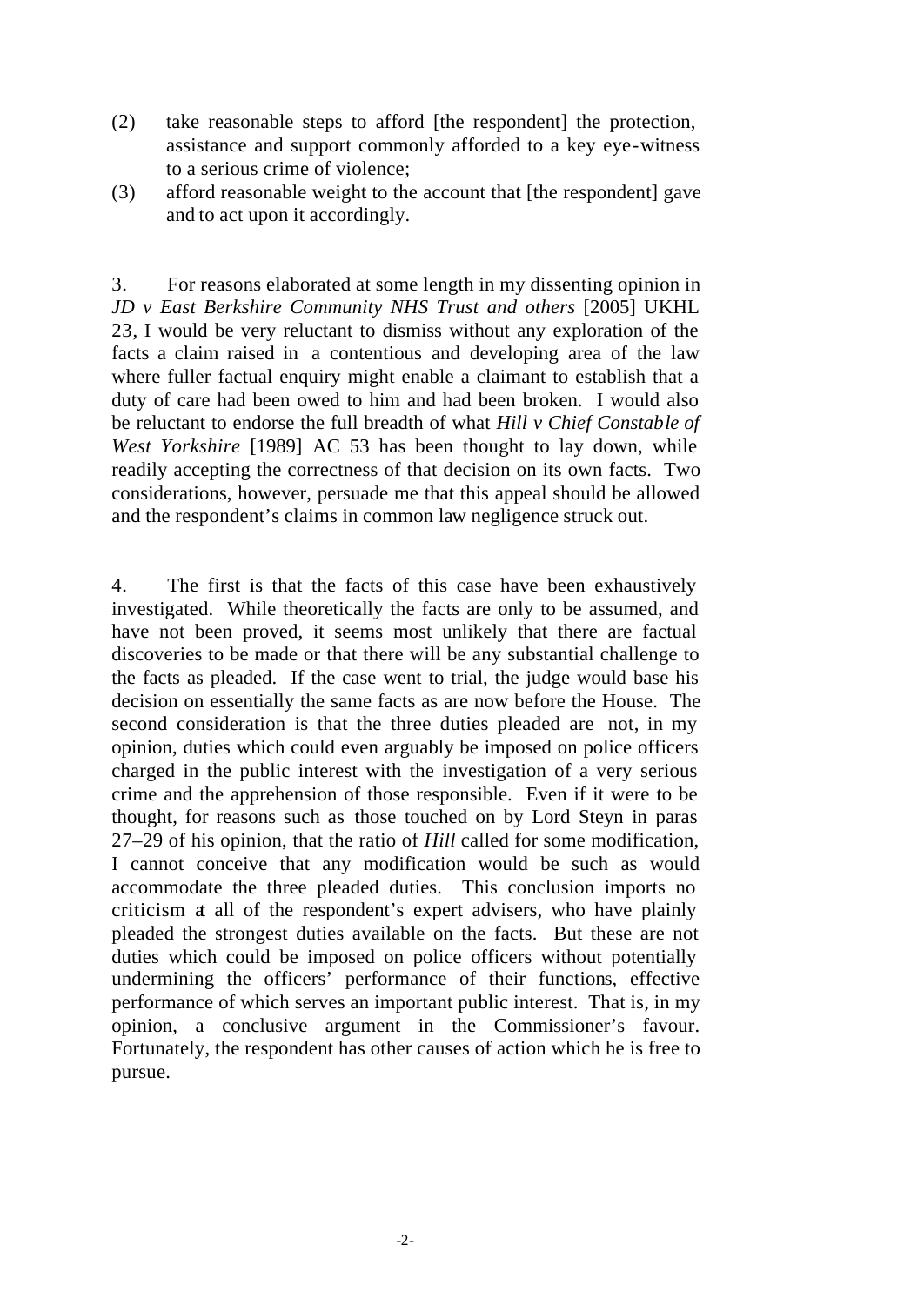## **LORD NICHOLLS OF BIRKENHEAD**

## My Lords,

5. I have had the advantage of reading in draft the speeches of my noble and learned friends Lord Bingham of Cornhill and Lord Steyn. I too would allow this appeal. I can see no basis for sensibly imposing on the police any of the three legal duties asserted by Mr Brooks on this appeal. These duties would cut across the freedom of action the police ought to have when investigating serious crime.

6. Like Lord Bingham and Lord Steyn, in reaching this conclusion I am not to be taken as endorsing the full width of all the observations in *Hill v Chief Constable of West Yorkshire* [1989] AC 53. There may be exceptional cases where the circumstances compel the conclusion that the absence of a remedy sounding in damages would be an affront to the principles which underlie the common law. Then the decision in *Hill's* case should not stand in the way of granting an appropriate remedy.

## **LORD STEYN**

My Lords,

#### *I. The Racial Attack*

7. The background to this appeal is the tragic event of the evening of 22 April 1993 when a gang of young white thugs attacked Stephen Lawrence and Duwayne Brooks, two eighteen year old youths, for no other reason than that they were black. Stephen Lawrence died from stab wounds less than an hour later. Duwayne Brooks was a key witness to the attack on Stephen Lawrence and was the surviving victim of the attack.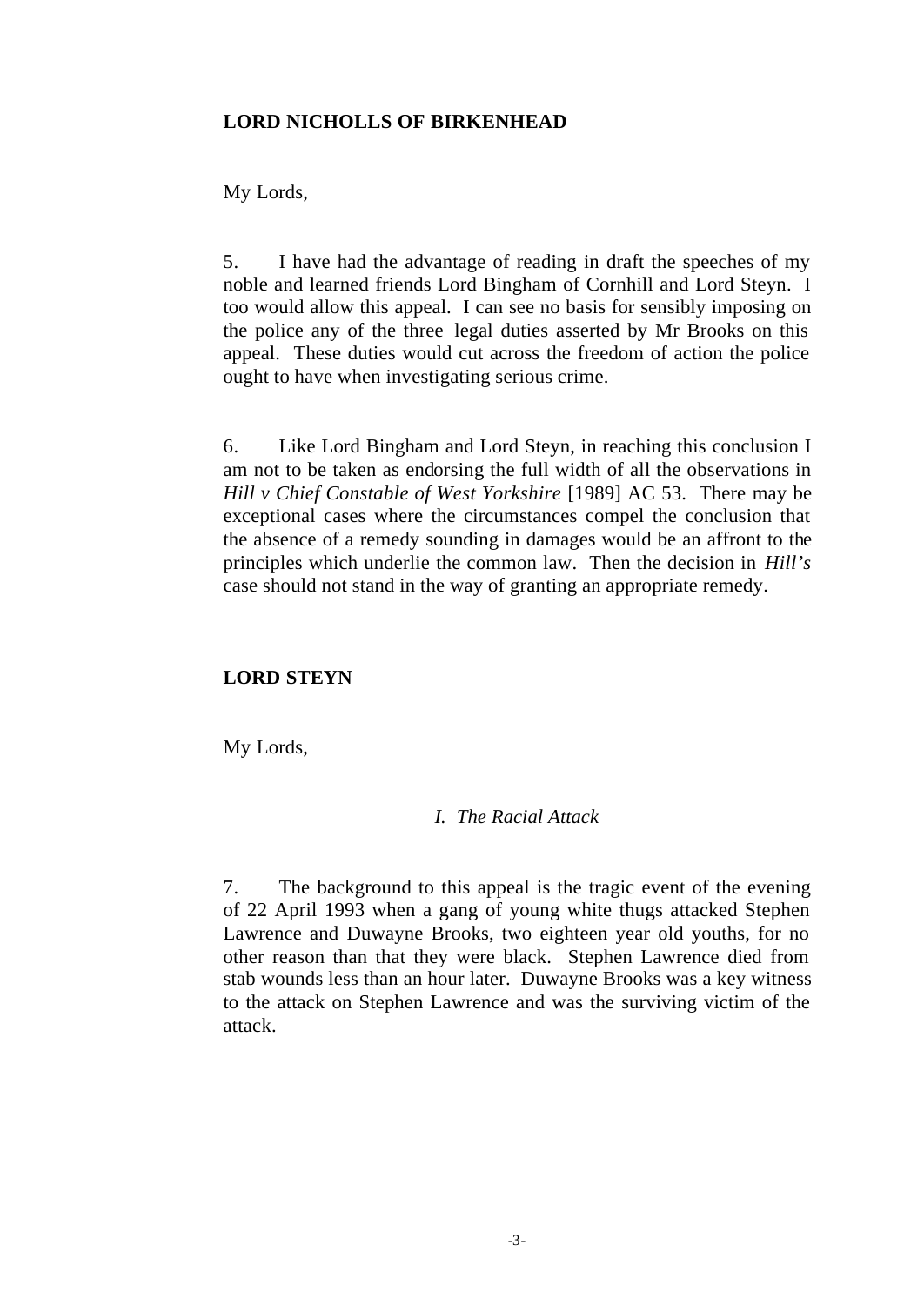#### *II. The Macpherson Report*

8. On 31 July 1997 the Home Secretary appointed Sir William Macpherson of Cluny, aided by three experienced advisers, to inquire into the matters arising from the death of Stephen Lawrence in order particularly to identify the lessons to be learned from the investigation and prosecution of racially motivated crimes. It was an exhaustive inquiry: the oral hearings took 59 days. The unanimous Macpherson report was delivered on 15 February 1998. It exposed a litany of derelictions of duty and failures in the police investigation. Although there were large numbers of police officers early on the scene, the Inquiry was astonished at the total lack of direction and organisation during the vital first hours after the murder: [46.6]. For present purposes only brief references to the conduct of police towards Mr Brooks are necessary. The report described Mr Brooks as someone who: "… saw his friend murdered, dying on the pavement, and dead as he was carried into the hospital. And he has had to endure that night, and the whole course of the failed investigation. He was a primary victim of the racist attack. He is also the victim of all that has followed, including the conduct of the case and the treatment of himself as a witness and not as a victim": [5.7]. The criticisms of the police conduct towards Mr Brooks included the following passages:

- "5.10 We have to conclude that no officer dealt properly at the scene with Mr Brooks. His first contact was probably with Police Constable Linda Bethel. She described Mr Brooks as being "very agitated". Police Constable Joanne Smith said that he was "jumping up and down and being very aggressive". Police Constable Anthony Gleason said that Mr Brooks was "Highly excitable. Virtually uncontrollable". Considering what Mr Brooks had seen and been involved in none of that should have been surprising. Furthermore Mr Brooks was justifiably frustrated and angry, because he saw the arrival of the police as no substitute for the nonarrival of the ambulance, and to his mind the police seemed more interested in questioning him than in tending Stephen.
- 5.11 Yet there is no evidence that any officer tried properly to understand that this was so, and that Mr Brooks needed close, careful and sensitive treatment. Furthermore even if it was difficult at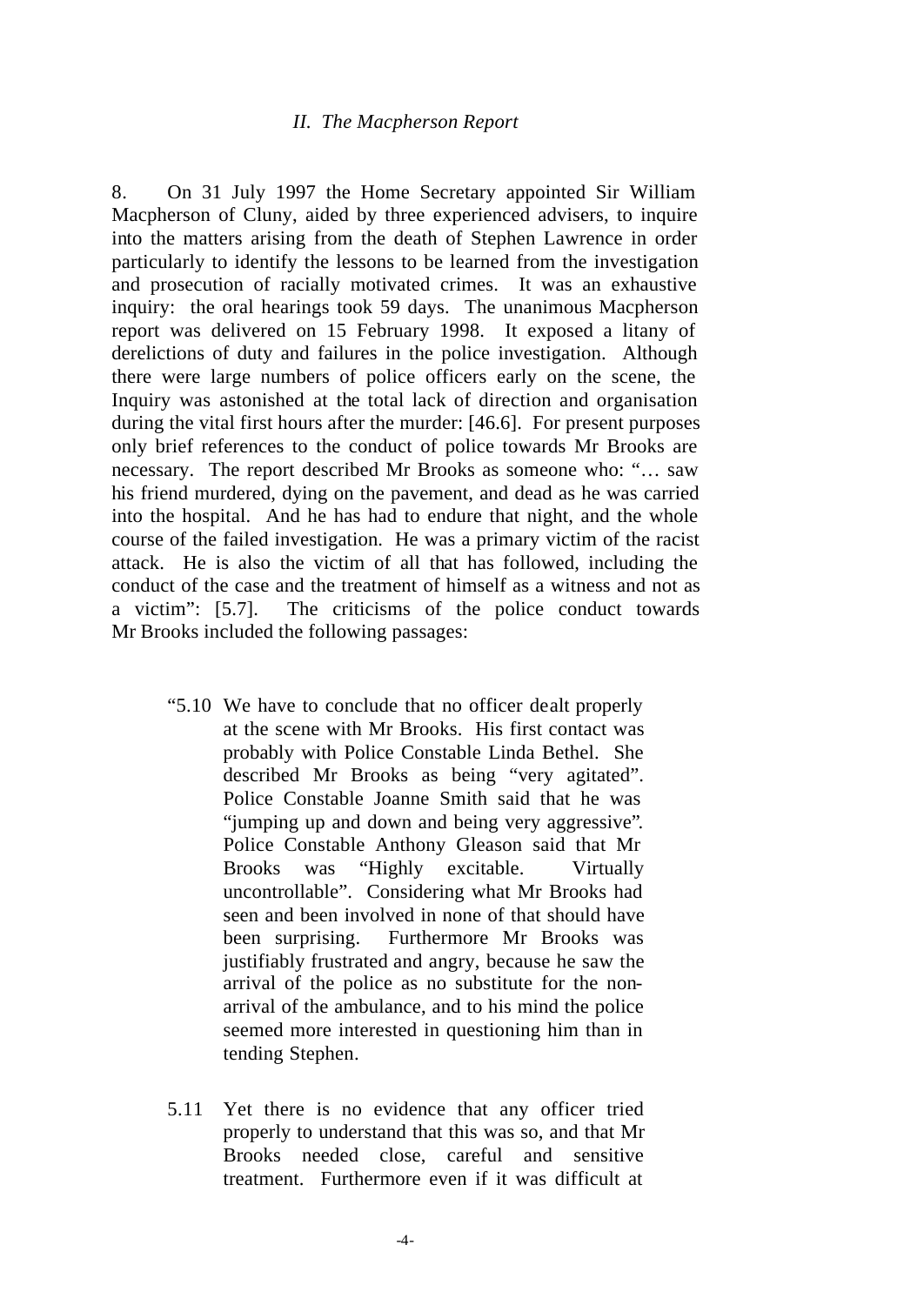first to gain a coherent story from him the officers failed to concentrate upon Mr Brooks and to follow up energetically the information which he gave them. Nobody suggested that he should be used in searches of the area, although he knew where the assailants had last been seen. Nobody appears properly to have tried to calm him, or to accept that what he said was true. To that must be added the failure of Inspector Steven Groves, the only senior officer present before the ambulance came, to try to find out from Mr Brooks what had happened. He, and others, appear to have assumed that there had been a fight. Only later did they take some steps to follow up the sparse information which they had gleaned. Who can tell whether proper concern and respect for Mr Brooks' condition and status as a victim might not have helped to lead to evidence should he have been used in a properly coordinated search of the estate?

5.12 We are driven to the conclusion that Mr Brooks was stereotyped as a young black man exhibiting unpleasant hostility and agitation, who could not be expected to help, and whose condition and status simply did not need further examination or understanding. We believe that Mr Brooks' colour and such stereotyping played their part in the collective failure of those involved to treat him properly and according to his needs."

#### *III. The Criminal Proceedings*

9. A public prosecution of two youths for the murder of Stephen Lawrence was commenced. On 9 July 1993 it was discontinued. The family of Stephen Lawrence started a private prosecution against five youths for murder. Three of them stood trial at the Central Criminal Court. Mr Brooks gave evidence during a "voire dire" on 18th, 19th and 22nd April 1996. The trial judge directed that Mr Brooks' evidence should be excluded. In the light of this decision the prosecution offered no evidence and the defendants were acquitted on the judge's direction. No successful prosecution has ever been brought against the assailants.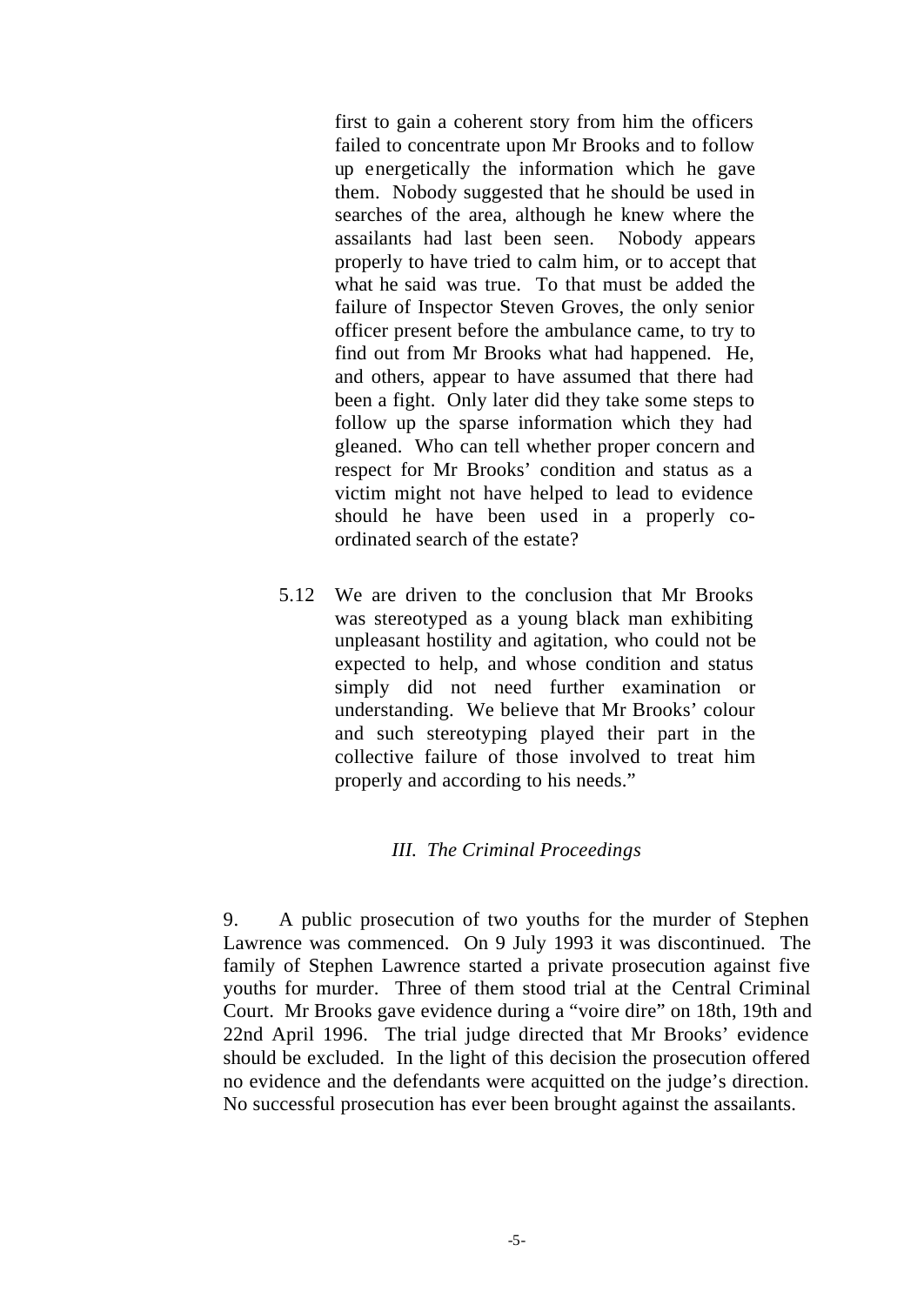#### *IV. The Civil Proceedings*

10. In April 1999 Mr Brooks issued civil proceedings in the Central London County Court against the Commissioner of Police of the Metropolis, 15 named police officers and the Crown Prosecution Service. He sought to recover damages —

- (1) From the first defendant, the Metropolitan Police Commissioner, on the grounds of negligence, false imprisonment, and misfeasance in public office.
- (2) From the second to sixteenth defendants, who were all at the material time serving police officers, for breach of statutory duty, namely breaches of section 20 of the Race Relations Act 1976.

The thrust of the claim was that as a result of the attack on 22 April 1993 Mr Brooks suffered from a very severe post-traumatic stress disorder until the Spring of 1998 and thereafter continued to suffer from some of the symptoms of that disorder. It was alleged that the disorder was substantially exacerbated or aggravated by the failure of the Police to treat Mr Brooks lawfully.

11. In his pleading Mr Brooks set out several causes of action. The first was based on section 20 of the Race Relations Act 1976. The heart of the case was that Mr Brooks had been stereotyped as a black person and treated unfairly as such. Secondly, claims in negligence against the police were put forward to which I will turn in more detail later. Thirdly, there was a specific claim of the false imprisonment of Mr Brooks by the police in a police car at the hospital. Fourthly, Mr Brooks relied on the tort of misfeasance in public office, against the police. In respect of all these causes of action the claims were directed both against the named police officers and against the Commissioner.

#### *V. The Procedural History*

12. The pleadings are lengthy and the subsequent procedural history is complex and confusing. Part of the problem is that particulars drafted in support of the cause of action based on the Race Relations Act have been used by cross-referencing for the different purpose of claims in negligence. The House must, however, deal with the matter as it stands. The Agreed Statement of Facts and Issues before the House provides a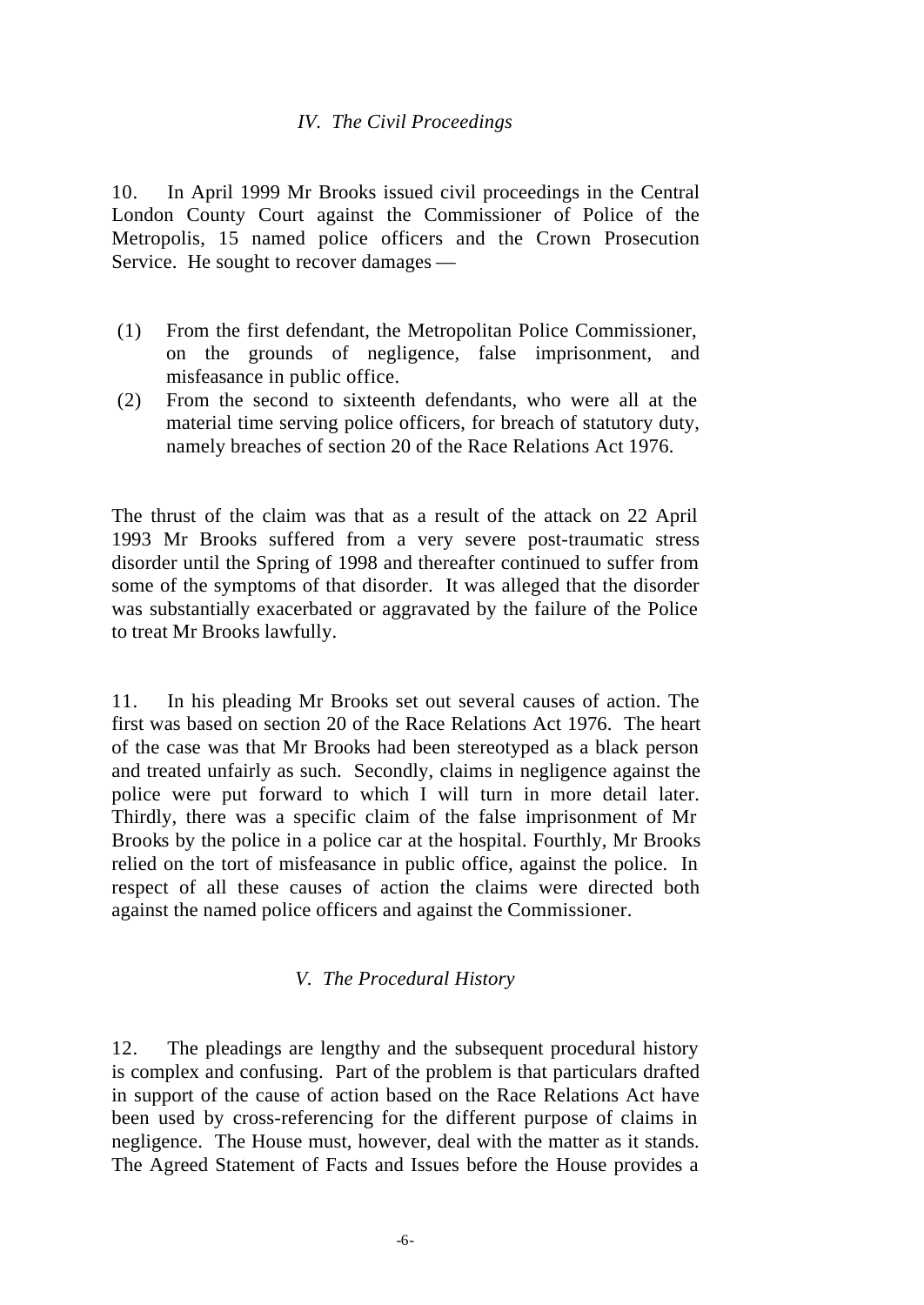summary. It records that Mr Brooks discontinued his claims against the Crown Prosecution Service (the 17th Defendant) and two named officers (the 9th and the 10th Defendants). The remaining part of the story is as follows:

- "5. In relation to the [Commissioner] [Mr Brooks] seeks damages for false imprisonment, negligence and misfeasance in public office. The claim in negligence alleged that the [Commissioner] and/or those for whom he is vicariously responsible owed [Mr Brooks] five duties of care, namely to:
- (1) take reasonable steps to assess whether [Mr Brooks] was a victim of crime and then to accord him reasonably appropriate protection, support, assistance and treatment if he was so assessed ("the first duty":
- (2) take reasonable steps to afford [Mr Brooks] the protection, assistance and support commonly afforded to a key eye-witness to a serious crime of violence ("the second duty");
- (3) afford reasonable weight to the account that [Mr Brooks] gave and to act upon it accordingly ("the third duty");
- (4) take reasonable steps to investigate the crime with all reasonable diligence ("the fourth duty"); and
- (5) take reasonable steps to ensure that officers do not behave in a racist manner towards members of the public, including [Mr Brooks] ("the fifth duty").
- 6. In relation to the named police officers Mr Brooks sought damages for breach of the Race Relations Act 1976.
- . . .
- 8. The named officers applied for summary judgment or to have the proceedings against them struck out on the grounds that:
- (1) The proceedings were brought outside the limitation period provided for by Section 68 of the Race Relations Act 1976; and
- (2) [Mr Brooks] did not seek to obtain services from the named officers within the meaning of Section 20 of the Race Relations Act 1976.
- 9. HHJ Butter QC determined the applications on 29th March 2000. He found against the named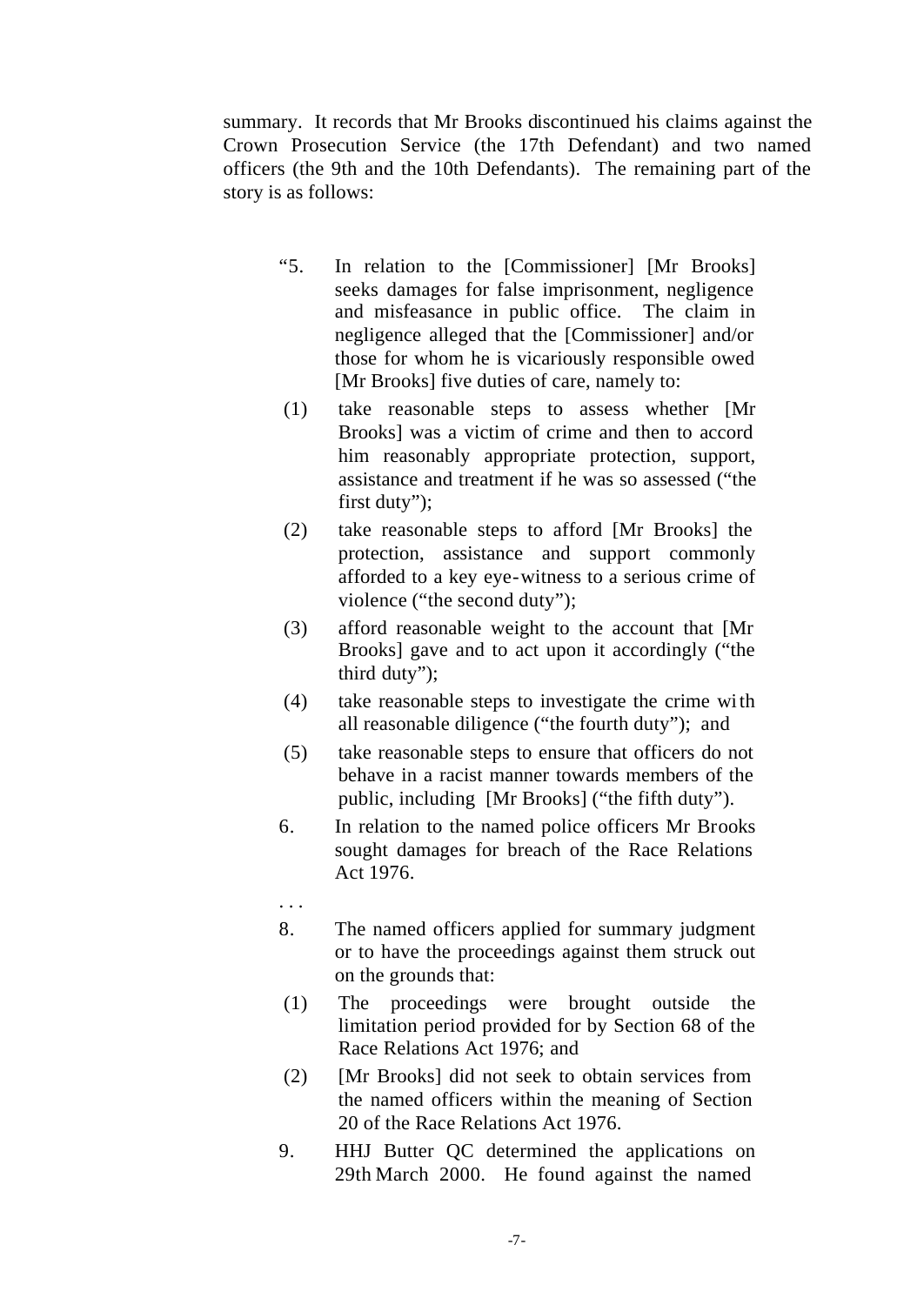officers in relation to the limitation argument. He found for some of the officers in relation to the Section 20 argument. The effect of his decision was that the claims against the 6th, 7th, 8th, 10th and 16th Defendants were struck out.

- 10. Meanwhile, on 13th September 1999 the Commissioner applied to strike the claim out on the grounds that it disclosed no reasonable grounds for bringing a claim.
- 11. HHJ Butter QC heard the [Commissioner's] application on 18th and 19th December 2000. On 12th February 2001 HHJ Butter QC gave judgment. He acceded to the [Commissioner's] application and struck the entire claim out.
- 12. [Mr Brooks] appealed against HHJ Butter QC's decisions of 29th March 2000 and 12th February 2001.
- 13. The named officers cross-appealed in relation to HHJ Butter QC's decision as to limitation.
- 14. The Court of Appeal heard the [Commissioner's] appeals, and the named officers' cross-appeal, on 22nd, 23rd, 24th and 25th March 2000. The Court of Appeal handed its reserved judgment down on 26th March 2002.
- 15. As to the appeal and cross-appeal concerning the named officers, the Court of Appeal:
- (1) allowed [Mr Brooks'] appeal; and
- (2) dismissed the named officers' cross-appeal in relation to the limitation issue.

The named officers have not sought to appeal these decisions.

- 16. As to the appeal concerning the claim against the [Commissioner], the Court of Appeal:
- (1) allowed [Mr Brooks'] appeal in relation to the claim in false imprisonment. There is no appeal by the [Commissioner] against that decision.
- (2) dismissed [Mr Brooks'] appeal in relation to the claim in misfeasance in public office. There is no appeal by [Mr Brooks] against that decision.
- (3) dismissed [Mr Brooks'] appeal in relation to the negligence claim in respect of the fourth and fifth duties of care.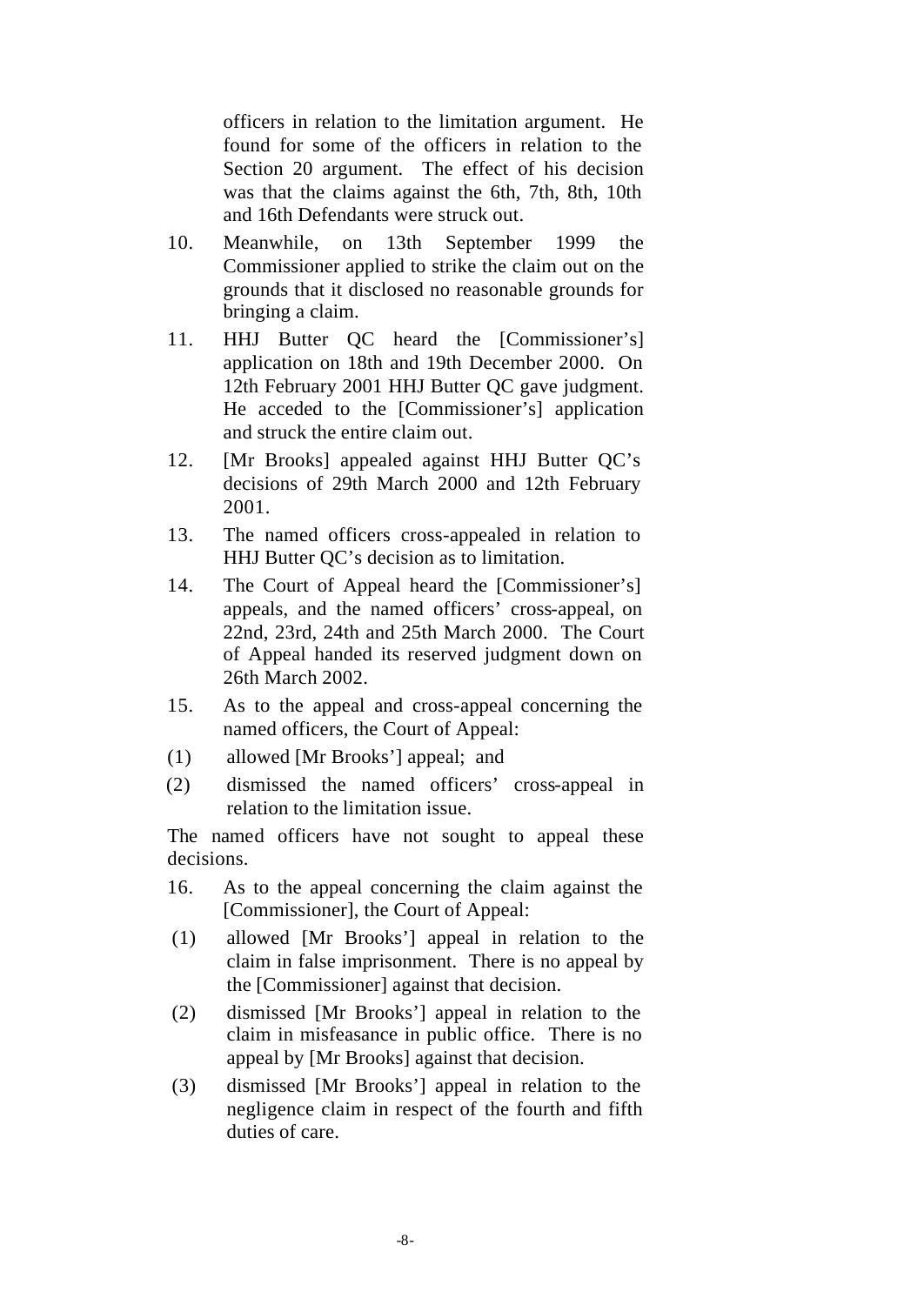- (4) in respect of the fourth duty of care the Court of Appeal held that it was not, even arguably, fair, just and reasonable for this duty of care to be imposed.
- (5) in respect of the fifth duty of care the Court of Appeal held that there did not exist between the [Commissioner] and [Mr Brooks] a relationship of sufficient proximity to justify the imposition of a duty of care. These duties of care remain struck out. There is no appeal by [Mr Brooks] against the decisions regarding the fourth or fifth duties of care.
- (6) the Court of Appeal allowed [Mr Brooks'] appeal in relation to the negligence claim in respect of the first, second and third duties of care. It is against this decision that the [Commissioner] appeals."

The focus of the appeal to the House is, therefore, on the sustainability of the first, second and third duties of care as set out in paragraph 5 quoted in this paragraph.

## *VI. The Appendix*

13. The pleading before the House is the Re-Amended Particulars of Claim. This document was redrafted after the Court of Appeal judgment. It would be difficult to summarise the allegations in it. But the full pleaded case must be placed on record. In these circumstances I attach to my opinion a self-explanatory appendix cont aining all the relevant allegations. The appendix is an agreed document.

#### *VII. The Agreed Issues*

- 14. The agreed issues before the House are as follows:
	- (1) Whether, on the pleaded facts, there are no reasonable grounds for the claim that there was sufficient proximity between the Commissioner and/or those for whom he is vicariously responsible, on the one hand, and Mr Brooks, on the other, to give rise to the following duties of care: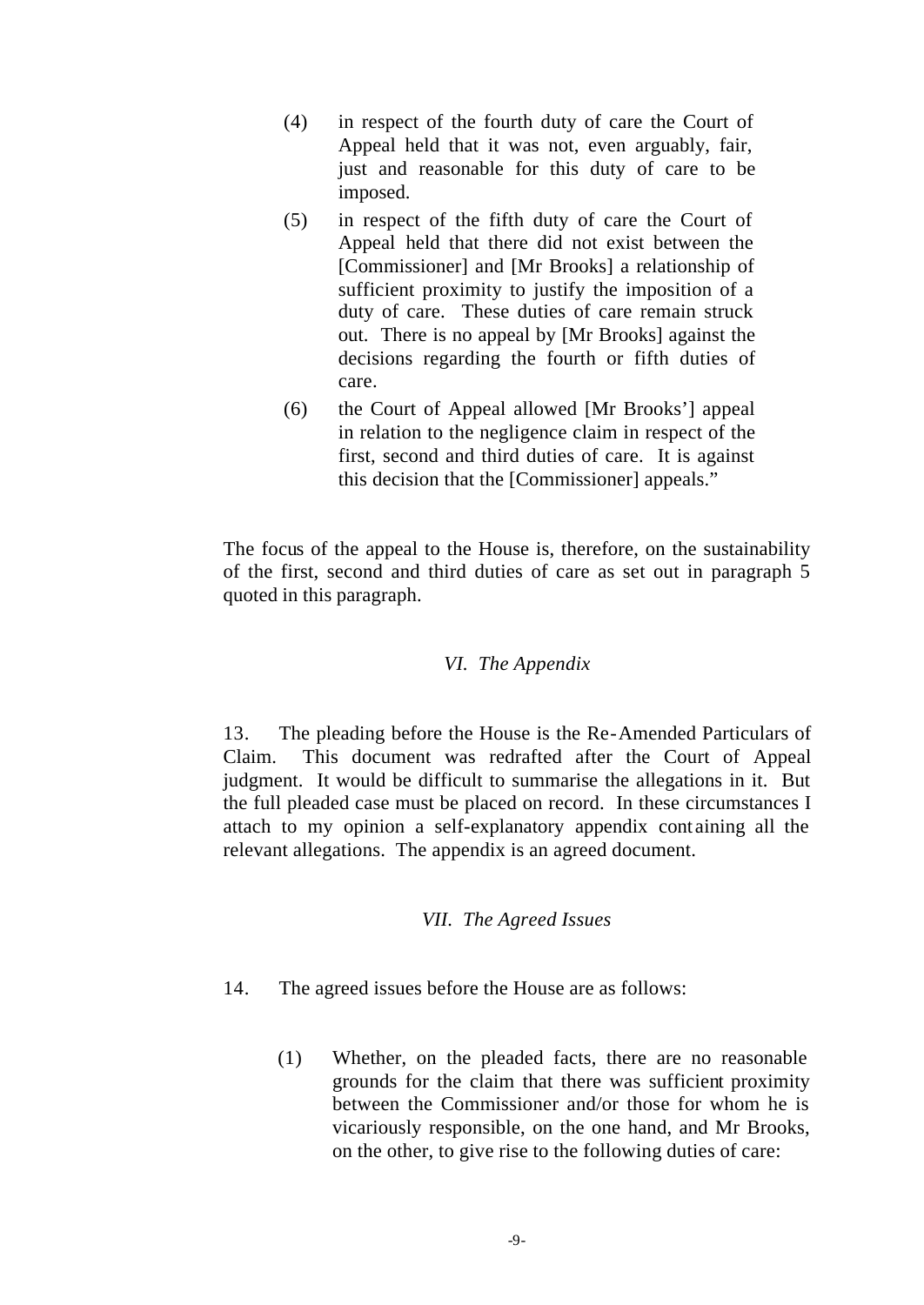- (a) to take reasonable steps to assess whether Mr Brooks was a victim of crime and then to accord him reasonably appropriate protection, support, assistance and treatment if he was so assessed (the first surviving duty);
- (b) to take reasonable steps to afford Mr Brooks the protection, assistance and support commonly afforded to a key eye-witness to a serious crime of violence (the second surviving duty);
- (c) to afford reasonable weight to the account given by Mr Brooks and to act upon that account accordingly (the third surviving duty).
- (2) whether there are no reasonable grounds for the claim that it is fair, just and reasonable to hold that the Commissioner and/or those for whom he is vicariously responsible owed to Mr Brooks the duties of care set out above.

## *VIII. The Court of Appeal Judgment*

15. The Court of Appeal reviewed the authorities in some detail. It took into account the principle that wrongs should be remedied. It proceeded on the basis that claims should only be struck out in absolutely clear cases. The Court of Appeal was satisfied that the fourth and fifth alleged duties (including a duty to take reasonable steps to investigate the crime with reasonable diligence) were bound to fail and had to be struck out. However, on the issues of law engaged on this appeal – that is, the sustainability of the alleged first, second and third duties of care – the Court of Appeal gave no reasons for ruling that these particular causes of action are sustainable in law. How these rulings are to be reconciled with the decision to strike out the fourth and fifth duties of care is not explained. It may well be that the multiplicity of causes of action and particulars, presented in a rather unstructured way, did not make the task of the Court of Appeal easy.

#### *IX. The Starting Point*

16. First, I accept that in these proceedings it must be assumed without equivocation that each and every one of the allegations of fact in the pleading under consideration could conceivably be established at trial. In particular the matter must be considered on the basis that Mr Brooks has suffered personal injury (in the form of an exacerbation of or aggravation of the PTSD that was induced by the racist attack itself) in consequence of the negligence of the officers and that injury of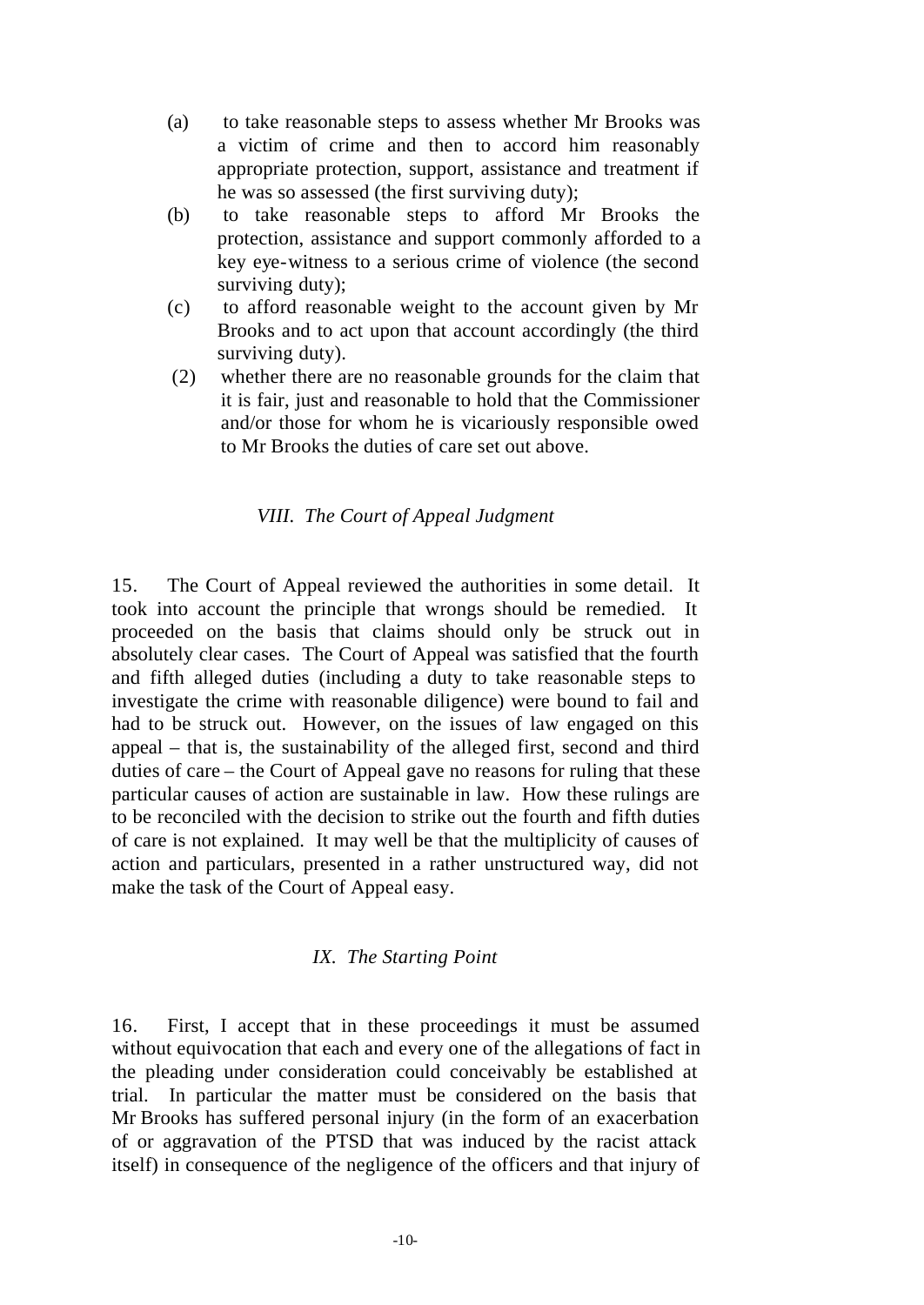this type was reasonably foreseeable. Secondly, counsel for Mr Brooks cautioned the House about the danger of trying to resolve complex questions of law on an application to strike out a pleading. He emphasised particularly the undesirability of embarking on a strike out application in the face of a developing state of a particular branch of law. He referred to what Lord Slynn of Hadley said in *Waters v Metropolitan Police Commissioner* [2000] 1 WLR 1607, 1613-1614:

"It is very important to bear in mind what was said in *X (Minors) v Bedfordshire County Council* [1995] 2 AC 633; in *Barrett v Enfield London Borough Council* [1999] 3 WLR 79 and in *W v Essex County Council* [2000] 2 WLR 601 as to the need for caution in striking out on the basis of assumed fact in an area where the law is developing as it is in negligence in relation to public authorities if not specifically in relation to the police."

These observations are important and will have to be carefully considered.

#### *X. The Rival Submissions*

17. Both counsel accepted that the issues must be resolved in the framework of the principles stated in *Caparo Industries plc v Dickman* [1990] 2 AC 605. In that case Lord Bridge of Harwich stated (at 617H-618A:

"What emerges is that, in addition to the foreseeability of damage, necessary ingredients in any situation giving rise to a duty of care are that there should exist between the party owing the duty and the party to whom it is owed a relationship characterised by the law as one of 'proximity' or 'neighbourhood' and that the situation should be one in which the court considers it fair, just and reasonable that the law should impose a duty of a given scope upon the one party for the benefit of the other."

Here the agreement between counsel came to an end. Their competing submissions can now be stated in outline. Counsel for the Commissioner submitted that the primary function of the Police is to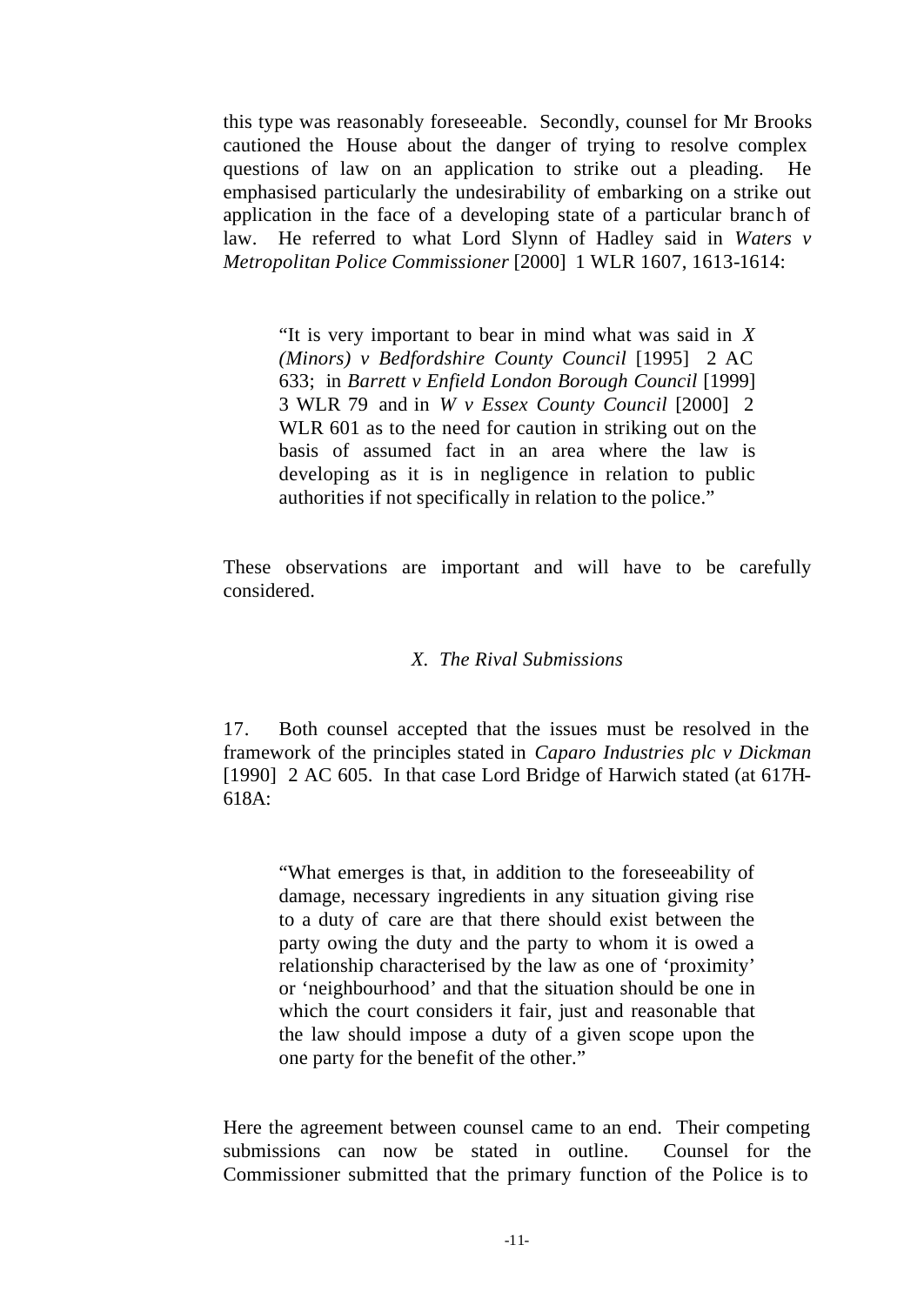preserve the Queen's peace. He contended that in the course of performing their function of investigating crime, the police owe no legal duties to take care that either a victim or a witness as such does not suffer psychiatric harm as a result of police actions or omissions. For this submission he relied strongly on the decision of the House of Lords in *Hill v Chief Constable of West Yorkshire* [1989] AC 53 and other authorities at House of Lords and Court of Appeal level.

18. Counsel for Mr Brooks did not in any way challenge the decision in *Hill* but submitted that it does not stand in the way of his arguments. His central submission was that the Police owe a duty of care not to cause by positive acts or omissions harm to victims of serious crime, or witnesses to serious crime, with whom they have contact. He said that the first, second and third pleaded duties of care were concrete manifestations of this general duty.

#### *XI. The Case Law*

19. *Hill v Chief Constable* is an important decision. The claim in that case was that the Police had been negligent by failing properly to investigate the crimes committed by the Yorkshire Ripper before the murder of his last victim. The mother of the victim brought the claim. With the express agreement of three Law Lords, and the support of a concurring speech by another, Lord Keith of Kinkel observed [at 59B-59I]:

"There is no question that a police officer, like anyone else, may be liable in tort to a person who is injured as a direct result of his acts or omissions. So he may be liable in damages for assault, unlawful arrest, wrongful imprisonment and malicious prosecution, and also for negligence. Instances where liability for negligence has been established are *Knightley v Johns* [1982] 1 WLR 349 and *Rigby v Chief Constable of Northamptonshire* [1985] 1 WLR 1242. Further, a police officer may be guilty of a criminal offence if he wilfully fails to perform a duty which he is bound to perform by common law or by statute: see *R v Dytham* [1979] QB 722, where a constable was convicted of wilful neglect of duty because, being present at the scene of a violent assault resulting in the death of the victim, he had taken no steps to intervene.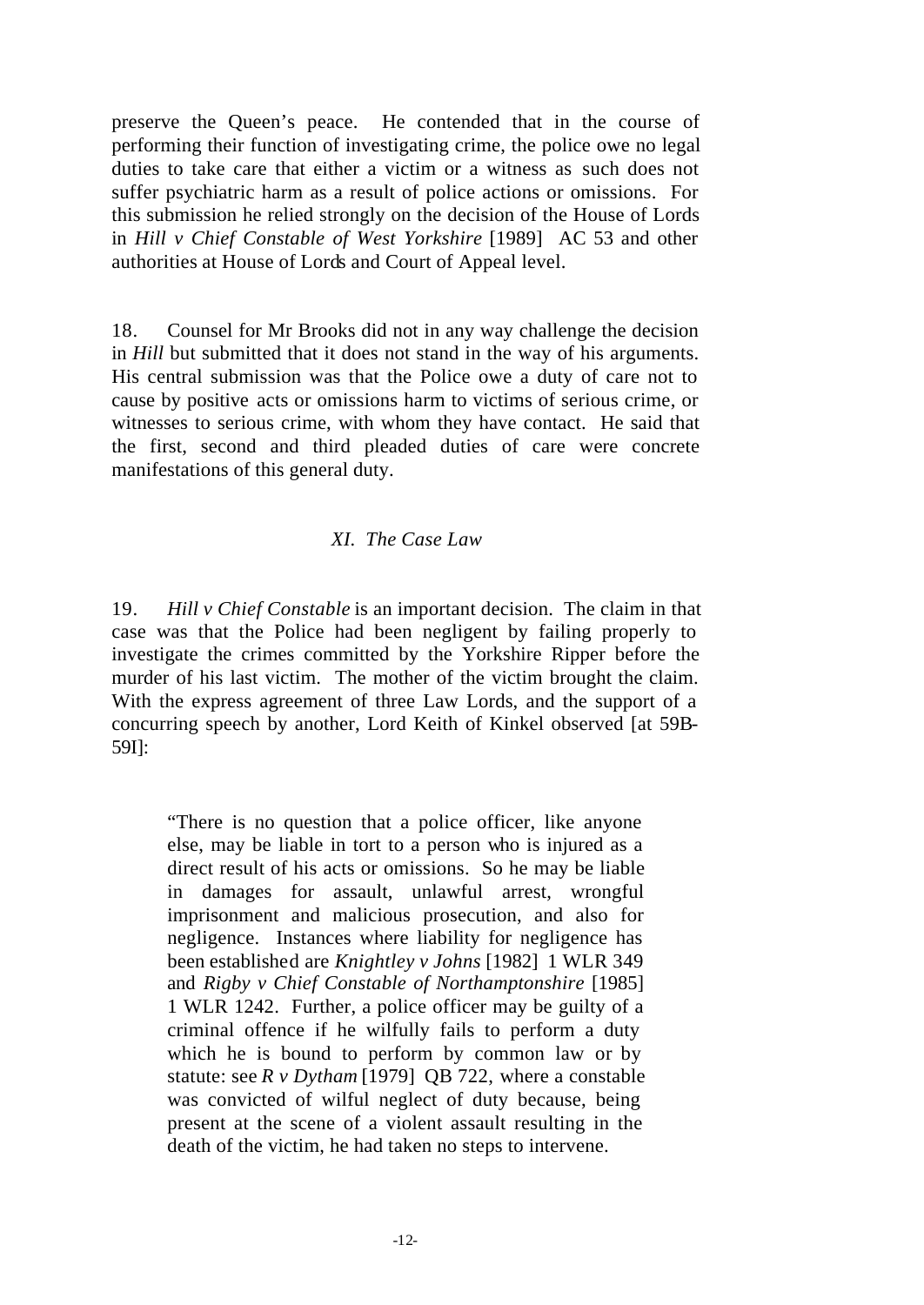By common law police officers owe to the general public a duty to enforce the criminal law: see *R v Commissioner of Police of the Metropolis, Ex p Blackburn* [1968] 2 QB 118. That duty may be enforced by mandamus, at the instance of one having title to sue. But as that case shows, a chief officer of police has a wide discretion as to the manner in which the duty is discharged. It is for him to decide how available resources should be deployed, whether particular lines of inquiry should or should not be followed and even whether or not certain crimes should be prosecuted. It is only if his decision upon such matters is such as no reasonable chief officer of police would arrive at that someone with an interest to do so may be in a position to have recourse to judicial review. So the common law, while laying upon chief officers of police an obligation to enforce the law, makes no specific requirements as to the manner in which the obligation is to be discharged. That is not a situation where there can readily be inferred an intention of the common law to create a duty towards individual members of the public."

Lord Keith made reference to the well known decision of the House of Lords in *Dorset Yacht Co Ltd v Home Office* [1970] AC 1004. He continued [at 62G-64A]:

"The conclusion must be that although there existed reasonable foreseeability of likely harm to such as Miss Hill if Sutcliffe were not identified and apprehended, there is absent from the case any such ingredient or characteristic as led to the liability of the Home Office in the *Dorset Yacht* case. Nor is there present any additional characteristic such as might make up the deficiency. The circumstances of the case are therefore not capable of establishing a duty of care owed towards Miss Hill by the West Yorkshire police.

That is sufficient for the disposal of the appeal. But in my opinion there is another reason why an action for damages in negligence should not lie against the police in circumstances such as those of the present case, and that is public policy. In *Yuen Kun Yeu v Attorney-General of Hong Kong* [1988] AC 175, 193, I expressed the view that the category of cases where the second stage of Lord Wilberforce's two stage test in *Anns v Merton London Borough Council* [1978] AC 728, 751-752 might fall to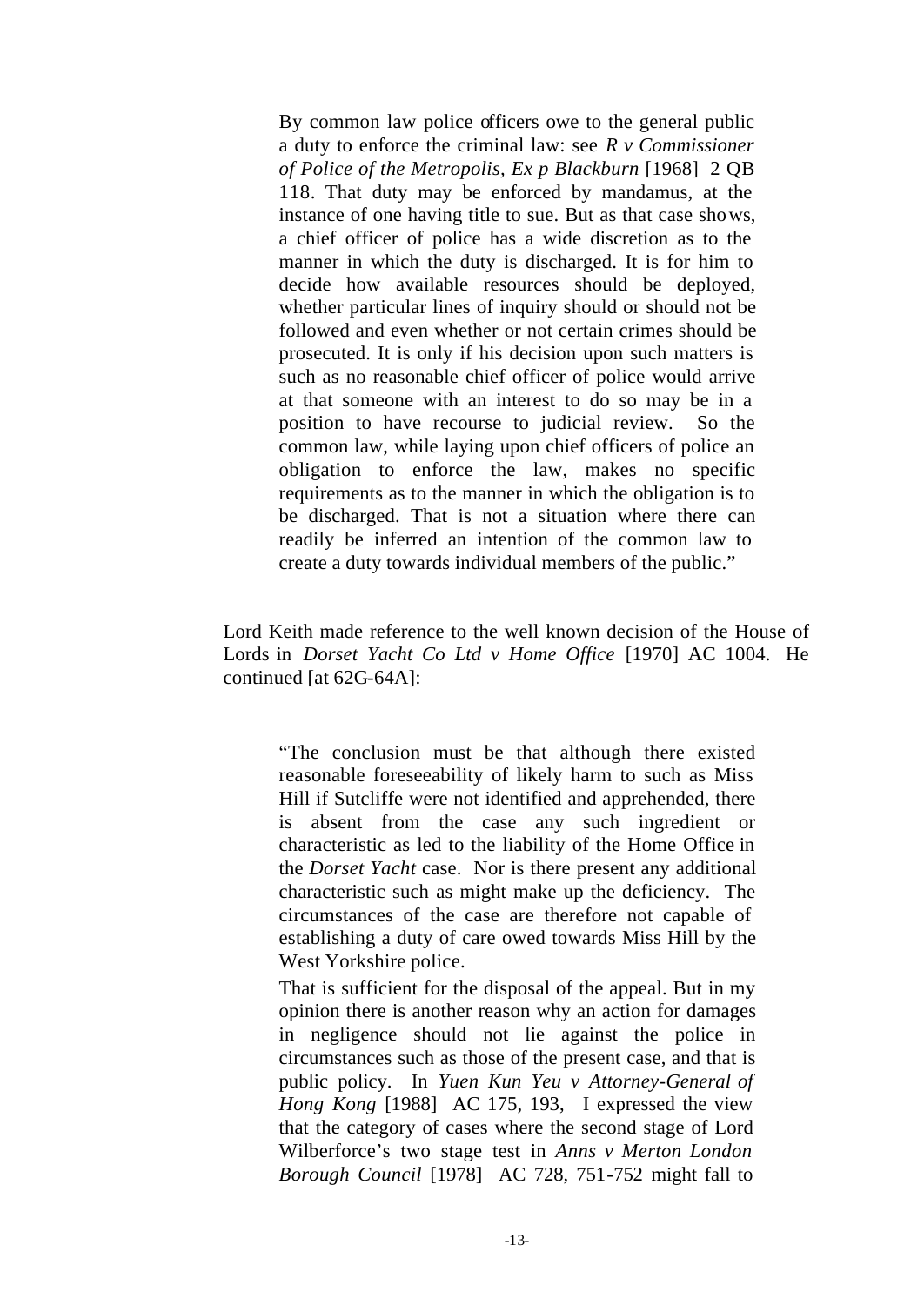be applied was a limited one, one example of that category being *Rondel v Worsley* [1969] 1 AC 191. Application of that second stage is, however, capable of constituting a separate and independent ground for holding that the existence of liability in negligence should not be entertained. Potential existence of such liability may in many instances be in the general public interest, as tending towards the observance of a higher standard of care in the carrying on of various different types of activity. I do not, however, consider that this can be said of police activities. The general sense of public duty which motivates police forces is unlikely to be appreciably reinforced by the imposition of such liability so far as concerns their function in the investigation and suppression of crime. From time to time they make mistakes in the exercise of that function, but it is not to be doubted that they apply their best endeavours to the performance of it. In some instances the imposition of liability may lead to the exercise of a function being carried on in a detrimentally defensive frame of mind. The possibility of this happening in relation to the investigative operations of the police cannot be excluded. Further it would be reasonable to expect that if potential liability were to be imposed it would be not uncommon for actions to be raised against police forces on the ground that they had failed to catch some criminal as soon as they might have done, with the result that he went on to commit further crimes. While some such actions might involve allegations of a simple and straightforward type of failure – for example that a police officer negligently tripped and fell while pursing a burglar – others would be likely to enter deeply into the general nature of a police investigation, as indeed the present action would seek to do. The manner of conduct of such an investigation must necessarily involve a variety of decisions to be made on matters of policy and discretion, for example as to which particular line of inquiry is most advantageously to be pursued and what is the most advantageous way to deploy the available resources. Many such decisions would not be regarded by the courts as appropriate to be called in question, yet elaborate investigation of the facts might be necessary to ascertain whether or not this was so. A great deal of police time, trouble and expense might be expected to have to be put into the preparation of the defence to the action and the attendance of witnesses at the trial. The result would be a significant diversion of police manpower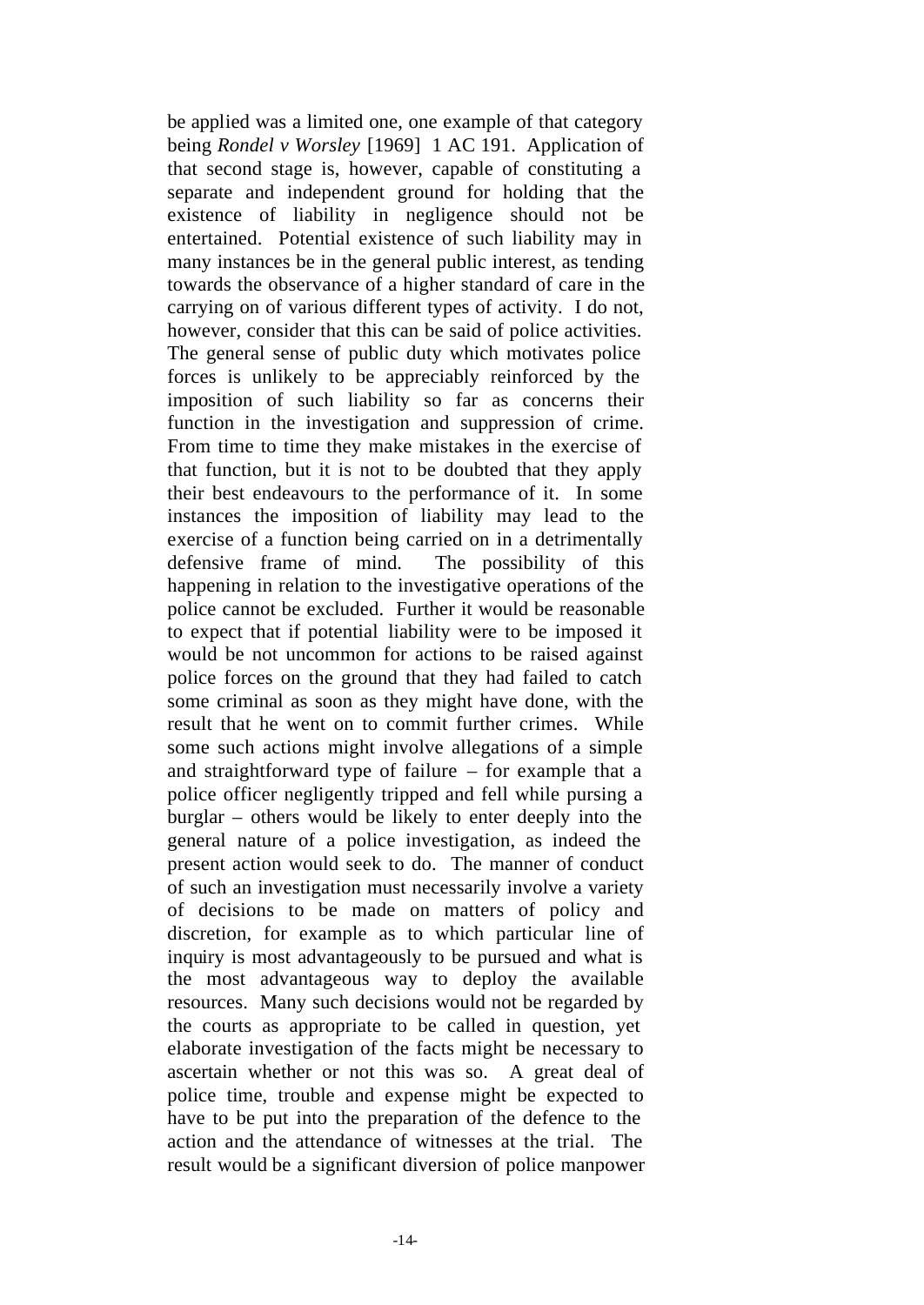and attention from their most important function, that of the suppression of crime. Closed investigations would require to be reopened and retraversed, not with the object of bringing any criminal to justice but to ascertain whether or not they had been competently conducted. I therefore consider that Glidewell LJ, in his judgment in the Court of Appeal [1988] QB 60, 76 in the present case, was right to take the view that the police were immune from an action of this kind on grounds similar to those which in *Rondel v Worsley* [1969] 1 AC 191 were held to render a barrister immune from actions for negligence in his conduct of proceedings in court."

The second paragraph of the last quotation constitutes the alternative ground of the decision in *Hill*. It is part of the *ratio decidendi* of the case. It will be necessary to take stock of the present status of *Hill* later in this opinion.

20. In *Calveley and Others v Chief Constable of Merseyside Police* [1989] AC 1228 police officers brought an action in negligence against a Chief Constable on the ground that disciplinary proceedings had been negligently conducted. The decision in *Hill* was cited to the House. Giving the opinion of a unanimous House, Lord Bridge of Harwich observed [at 1238D-H]:

"It is, I accept, foreseeable that in these situations the suspect may be put to expense, or may conceivably suffer some other economic loss, which might have been avoided had a more careful investigation established his innocence at some earlier stage. However, any suggestion that there should be liability in negligence in such circumstances runs up against the formidable obstacles in the way of liability in negligence for purely economic loss. Where no action for malicious prosecution would lie, it would be strange indeed if an acquitted defendant could recover damages for negligent investigation. Finally, all other considerations apart, it would plainly be contrary to public policy, in my opinion, to prejudice the fearless and efficient discharge by police officers of their vitally important public duty of investigating crime by requiring them to act under the shadow of a potential action for damages for negligence by the suspect.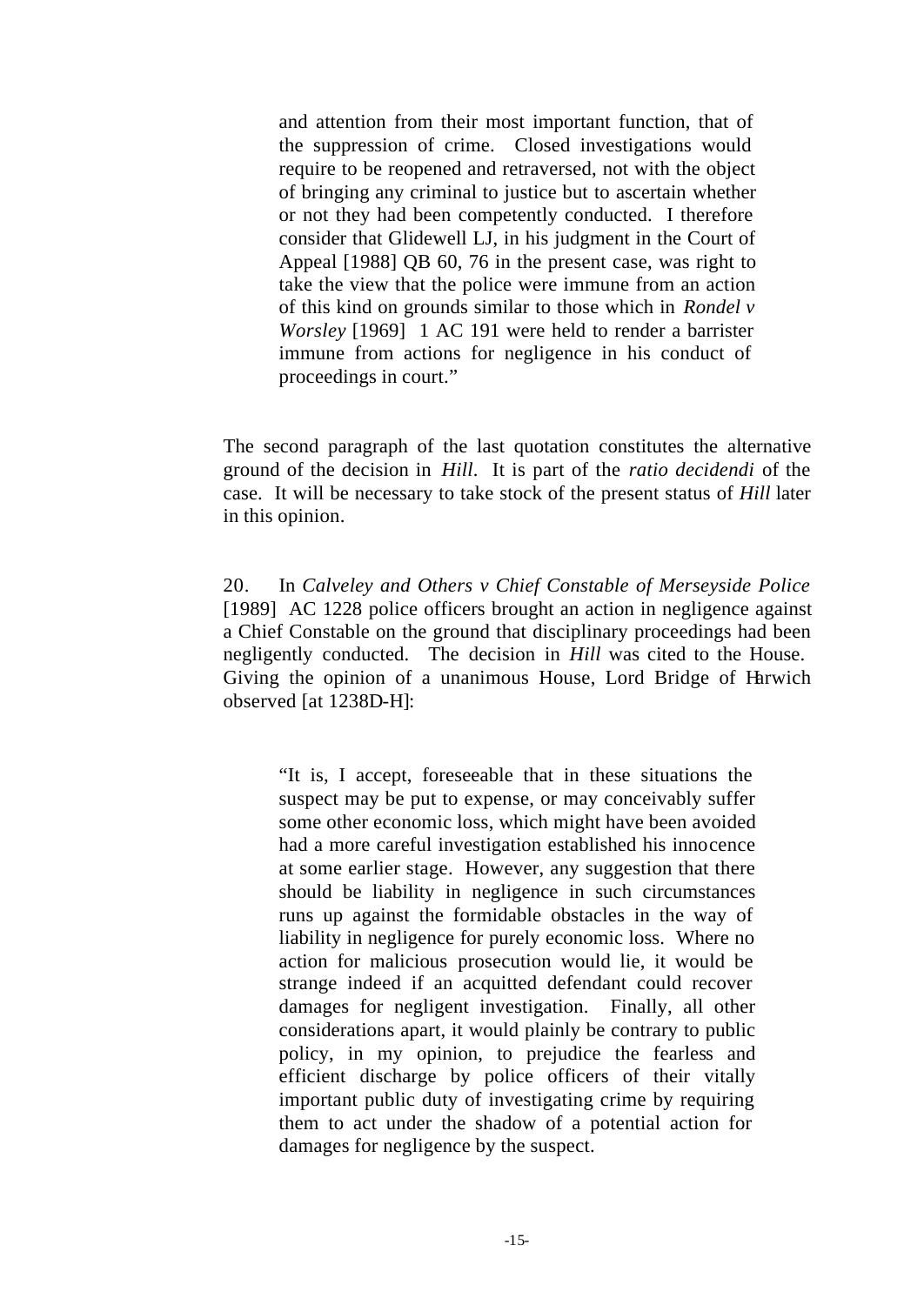If no duty of care is owed by a police officer investigating a suspected crime to a civilian suspect, it is difficult to see any conceivable reason why a police officer who is subject to investigation under the Regulations of 1977 should be in any better position."

This was clearly an application of the second ground of the decision in *Hill.*

21. In addition, the principle enunciated in *Hill* has been applied in a number of Court of Appeal decisions: *Alexandrou v Oxford* [1993] 4 All ER 328, 340J; *Ancell v McDermott* [1993] 4 All ER 355, at 365G-H. *Osman v Ferguson* [1993] 4 All ER 344; *Cowan v Chief Constable for Avon and Somerset Constabulary* (2002) HLR 830, para 44.

22. Acknowledging that *Elguzouli-Daf v Commissioner of Police* [1995] QB 335 is a different case altogether, counsel for the Commissioner relied on it by analogy. The two appeals before the Court of Appeal in that case raised the question of law whether the Crown Prosecution Service owed a duty of care to those whom it was prosecuting. Relying in large measure on the reasoning in *Hill* the Court of Appeal held that there was no such duty. The court held that different considerations arise in cases where the police had by conduct assumed a responsibility. Although not expressly mentioned in the judgments this was clearly a reference to the principle in *Hedley Byrne & Co. Ltd v Heller and Partners Limited* [1964] AC 465. In my judgment I said [349C-350C]:

"That brings me to the policy factors which, in my view, argue against the recognition of a duty of care owed by the CPS to those it prosecutes. While it is always tempting to yield to an argument based on the protection of civil liberties, I have come to the conclusion that the interests of the whole community are better served by not imposing a duty of care on the CPS. In my view, such a duty of care would tend to have an inhibiting effect on the discharge by the CPS of its central function of prosecuting crime. It would in some cases lead to a defensive approach by prosecutors to their multifarious duties. It would introduce a risk that prosecutors would act as to protect themselves from claims of negligence. The CPS would have to spend valuable time and use scarce resources in order to prevent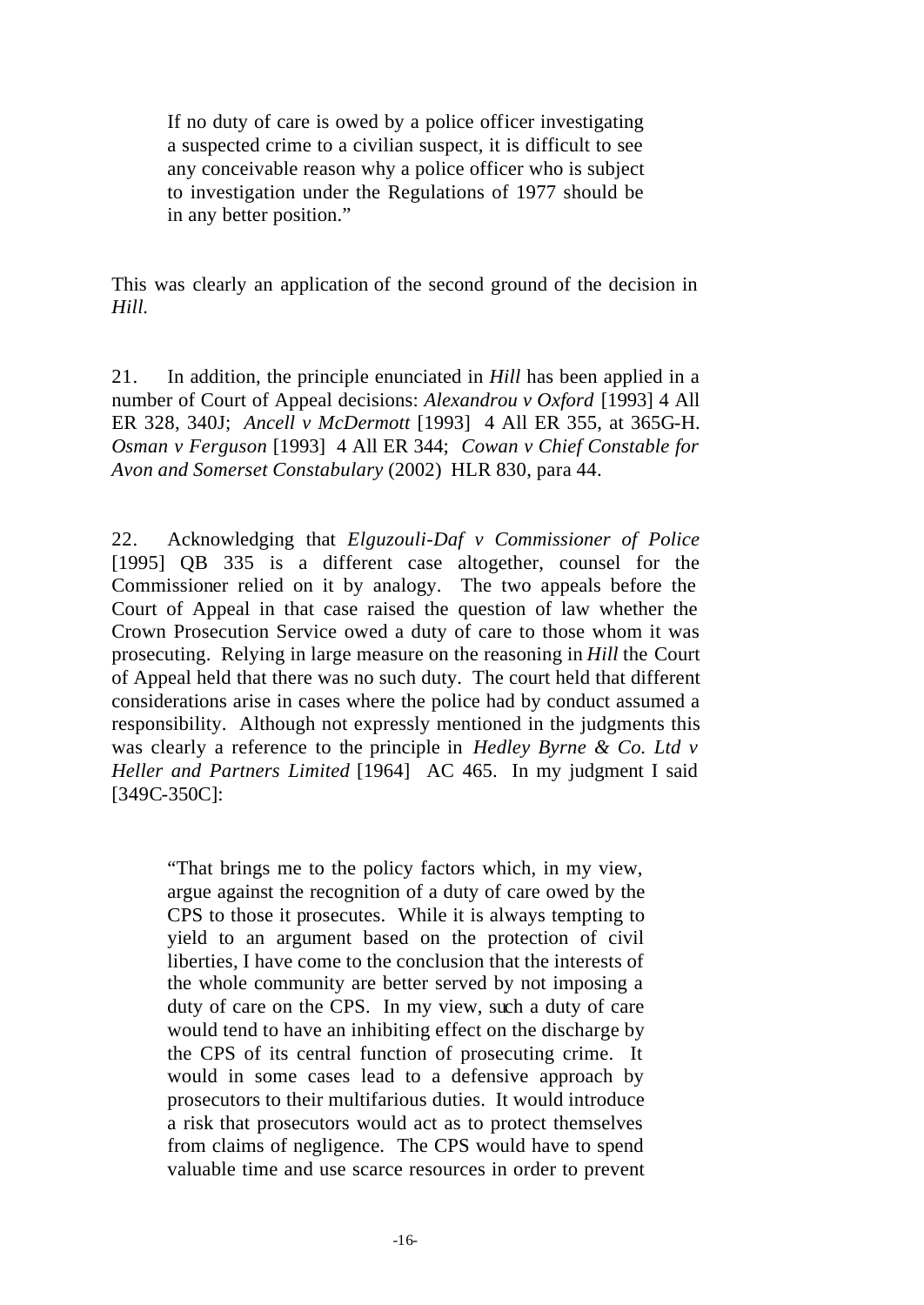law suits in negligence against the CPS. It would generate a great deal of paper to guard against the risks of law suits. The time and energy of CPS lawyers would be diverted from concentrating on their prime functions of prosecuting offenders. That would be likely to happen not only during the prosecution process but also when the CPS is sued in negligence by aggrieved defendants. The CPS would be constantly enmeshed in an avalanche of interlocutory civil proceedings and civil trials. That is a spectre that would bode ill for the efficiency of the CPS and the quality of our criminal justice system.

#### *Conclusion*

While Mr Richards, who appeared for the CPS, disputed that even the element of foreseeability of harm is established, I would be prepared to accept that the plaintiffs can satisfy this requirement. For my part the matter turns on a combination of the element of proximity and the question of whether it is fair, just and reasonable that the law should impose a duty of care. It does not seem to me that these considerations can sensibly be considered separately in this case: inevitably they shade into each other.

Recognising that individualised justice to private individuals, or trading companies, who are aggrieved by careless decisions of CPS lawyers, militates in favour of the recognition of a duty of care, I conclude that there are compelling considerations, rooted in the welfare of the whole community, which outweigh the dictates of individualised justice. I would rule that there is no duty of care owed by the CPS to those it prosecutes."

. . .

I have rested my judgment on the absence of a duty of care on the part of the CPS. If my conclusion is wrong, I would for the reasons I have given in dealing with the question whether a duty of care exists rule that the CPS is immune from liability in negligence."

Rose LJ agreed and Morritt LJ agreed in a short concurring judgment.

23. Shortly after the decision in *Elguzouli-Daf* the same issue came before a differently constituted Court of Appeal (Butler-Sloss and Millett LJJ and Sir Ralph Gibson): *Kumar v Commissioner of Police of the Metropolis* (unreported) 31 January 1995. Again, the case involved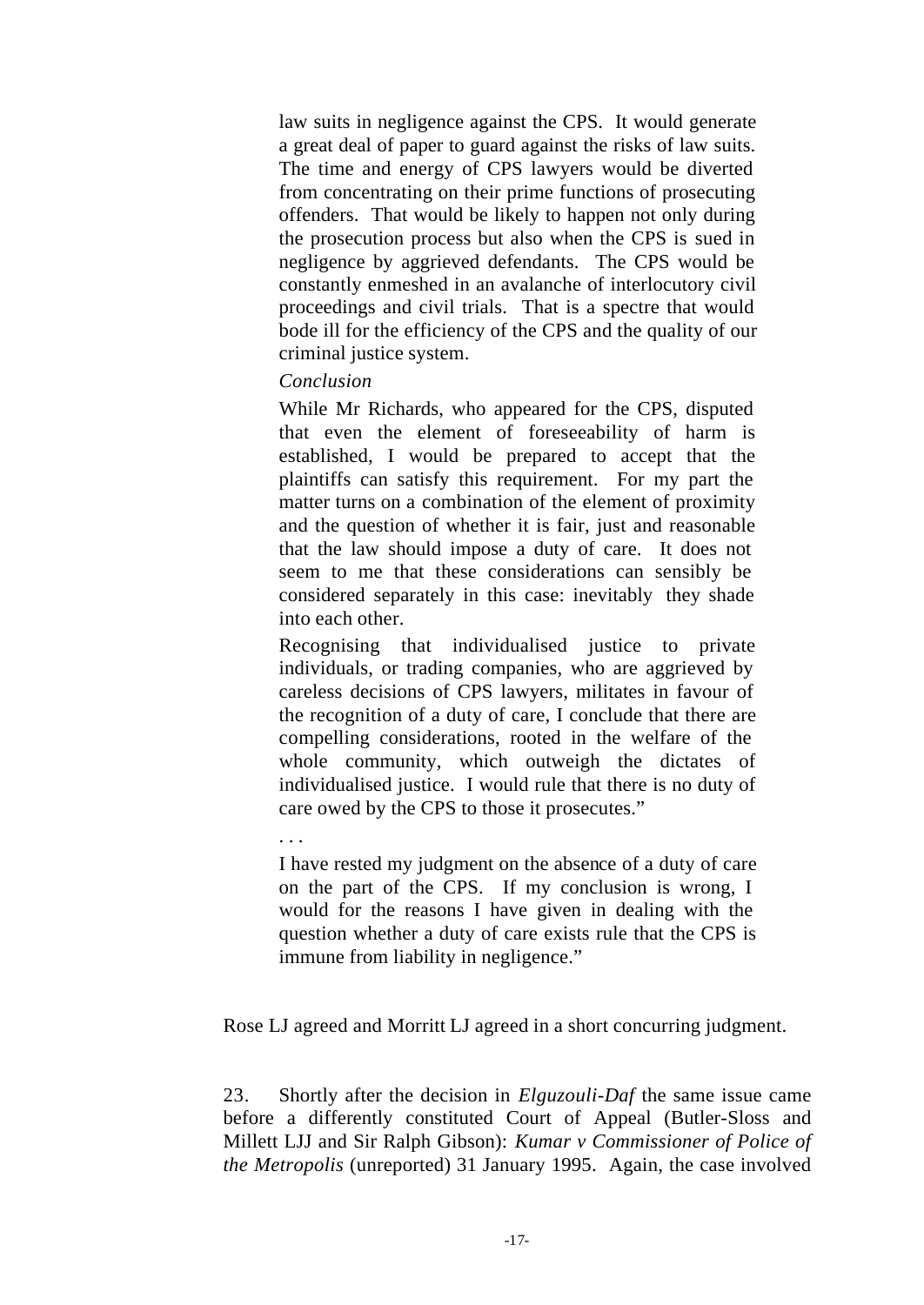a strike out application. The thrust of the case was that in instituting and continuing a patently hopeless prosecution for rape, based only on the evidence of a woman who had made repeated false allegations of rape, the police acted in breach of a duty of care. Following *Hill* and *Elguzouli-Daf,* a unanimous Court of Appeal upheld the order of the deputy High Court judge to strike out the pleading. Giving the principal judgment Sir Ralph Gibson observed in a detailed review:

"In my judgment, for similar reasons [to those given in *Elguzouli-Daf],* the interests of the whole community are better served by not imposing a duty of care upon the police officers in their decisions whether or not to place sufficient reliance upon the account of a complainant to justify the making of a charge against an accused."

#### *XII. Comparative Law*

24. Counsel for Mr Brooks candidly accepted that he was arguing for a new development. In that context he pointed out that *Hill* has not been followed in Canada: *Doe v Board of Commissioners of Police for Metropolitan Toronto* (1989) 58 DLR (4th) 396; *Jane Doe v Board of Commissioners of Police for Municipality of Metropolitan Toronto* (1990) 72 DLR (4th) 580, 585; *Jane Doe v Board of Commissioners of Police for Municipality of Metropolitan Toronto* (1998) 160 DLR (4th) 697; *Odhavji Estate v Woodhouse and others* [2003] 3 SCR 263.

25. Similarly, in South Africa the Constitutional Court did not follow *Hill*: *Carmichele v Minister of Safety and Security* (2001) 12 BHRC 60; see also *Hamilton v Minister of Safety and Security* 2003 (7) BCLR 723 (C). On the other hand, the decision of the Australian High Court in *Sullivan v Moody* [2002] LRC 251 is generally speaking consistent with *Hill*: paras 57 and 60. That is so despite the fact that the three-stage approach in *Caparo* is not part of the law of Australia.

26. This *tour d'horizon* was interesting. But one must not lose sight of the fact that *Hill* has not been challenged in this appeal. In any event, ultimately the principle in *Hill* must be judged in the light of our legal policy and our bill of rights.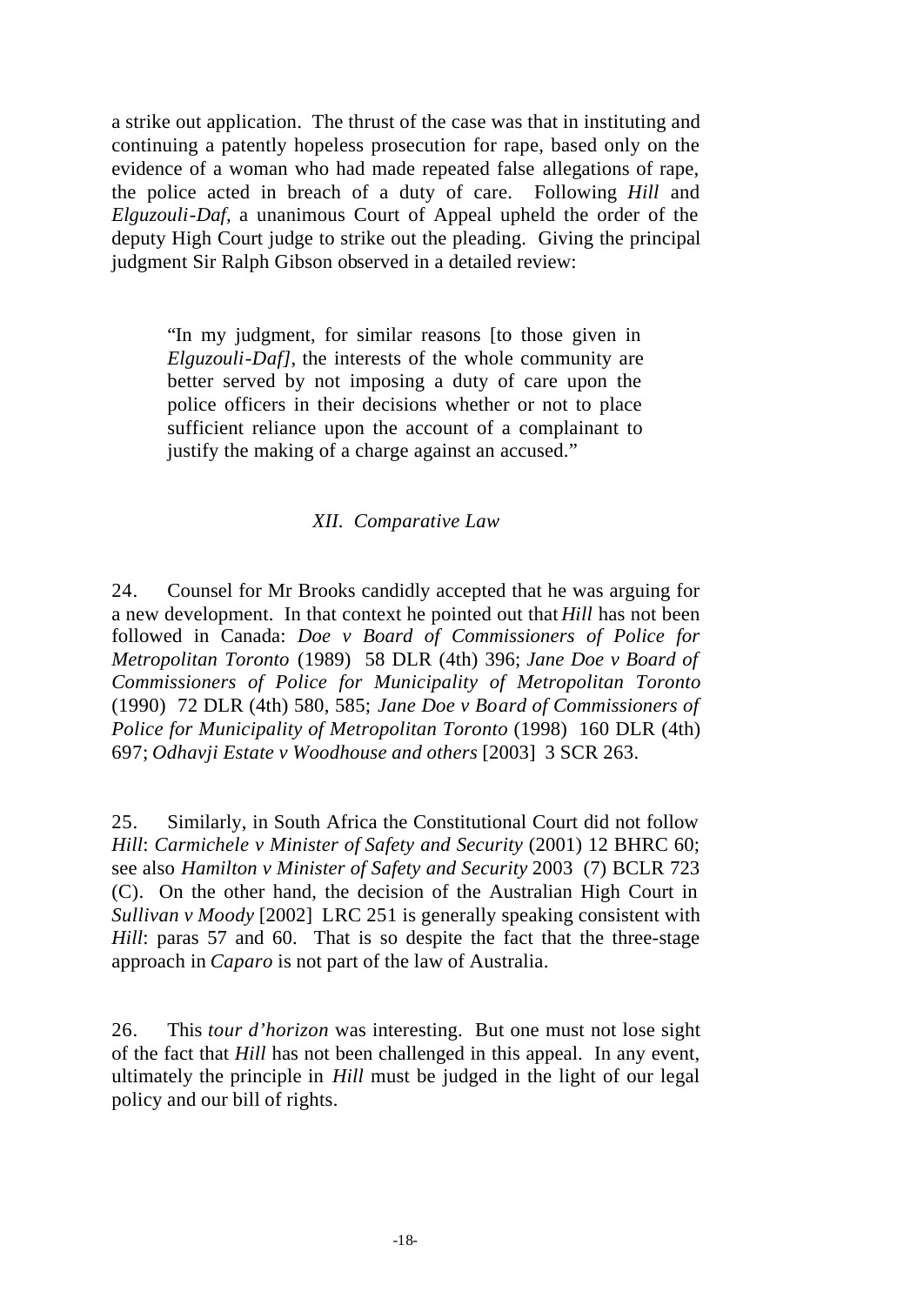#### *XIII. The Status of Hill*

27. Since the decision in *Hill* there have been developments which affect the reasoning of that decision in part. In *Hill* the House relied on the barrister's immunity enunciated in *Rondel v Worsley* [1969] 1 AC 191. That immunity no longer exists: *Arthur J S Hall & Co (A Firm) v Simons* [2002] 1 AC 615. More fundamentally since the decision of the European Court of Human Rights in *Z and others v United Kingdom* 34 EHRR 97, para 100, it would be best for the principle in *Hill* to be reformulated in terms of the absence of a duty of care rather than a blanket immunity.

28. With hindsight not every observation in *Hill* can now be supported. Lord Keith of Kinkel observed that "From time to time [the police] make mistakes in the exercise of that function, but it is not to be doubted that they apply their best endeavours to the performance of it": 63D. Nowadays, a more sceptical approach to the carrying out of all public functions is necessary.

29. Counsel for the Commissioner concedes that cases of assumption of responsibility under the extended *Hedley Byrne* doctrine fall outside the *Hill* principle. In such cases there is no need to embark on an enquiry whether it is "fair, just and reasonable" to impose liability for economic loss: *Williams v Natural Life Health Foods Limited* [1998] 1 WLR 830.

30. But the core principle of *Hill* has remained unchallenged in our domestic jurisprudence and in European jurisprudence for many years. If a case such as the Yorkshire Ripper case, which was before the House in *Hill,* arose for decision today I have no doubt that it would be decided in the same way. It is, of course, desirable that police officers should treat victims and witnesses properly and with respect: compare the Police Conduct Regulations 2004 (No. 645). But to convert that ethical value into general legal duties of care on the police towards victims and witnesses would be going too far. The prime function of the police is the preservation of the Queen's peace. The police must concentrate on preventing the commission of crime; protecting life and property; and apprehending criminals and preserving evidence: see section 29 of the Police Act 1996, read with Schedule 4 as substituted by section 83 of the Police Reform Act 2002; section 17 of the Police (Scotland) Act 1967; *Halsbury's Laws of England,* Vol 36 (1), para 524; *The Laws of Scotland, Stair Memorial Encyclopaedia,* 1995, para 1784; *Moylan,*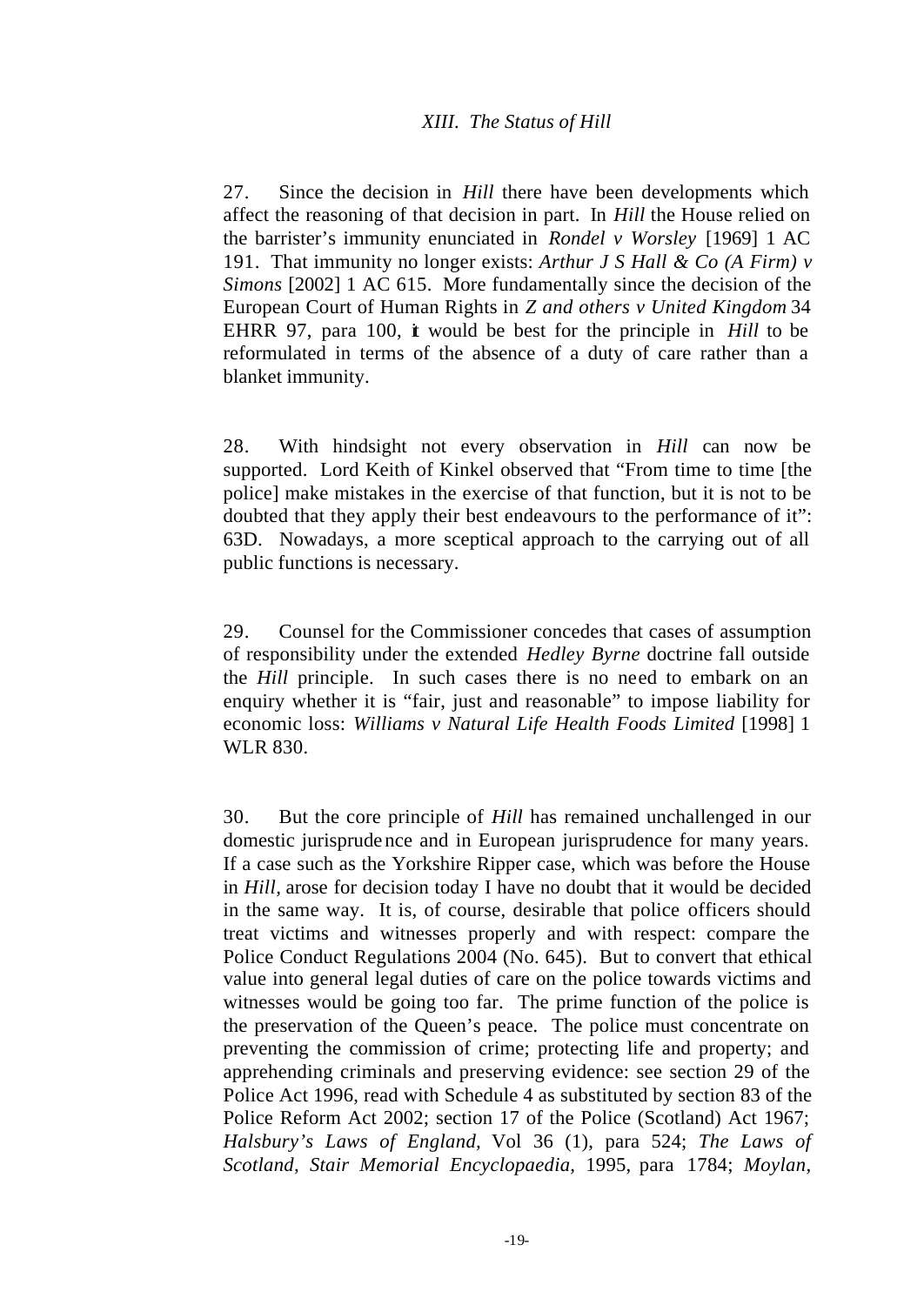*Scotland Yard and the Metropolitan Police,* 1929, 34. A retreat from the principle in *Hill* would have detrimental effects for law enforcement. Whilst focusing on investigating crime, and the arrest of suspects, police officers would in practice be required to ensure that in every contact with a potential witness or a potential victim time and resources were deployed to avoid the risk of causing harm or offence. Such legal duties would tend to inhibit a robust approach in assessing a person as a possible suspect, witness or victim. By placing general duties of care on the police to victims and witnesses the police's ability to perform their public functions in the interests of the community, fearlessly and with despatch, would be impeded. It would, as was recognised in *Hill,* be bound to lead to an unduly defensive approach in combating crime.

31. It is true, of course, that the application of the *Hill* principle will sometimes leave citizens, who are entitled to feel aggrieved by negligent conduct of the police, without a private law remedy for psychiatric harm. But domestic legal policy, and the Human Rights Act 1998, sometimes compel this result. In *Brown v Stott* [2003] 1 AC 681, Lord Bingham of Cornhill observed [at 703D]:

"The Convention is concerned with rights and freedoms which are of real importance in a modern democracy governed by the rule of law. It does not, as is sometimes mistakenly thought, offer relief from 'The heart-ache and the thousand natural shocks That flesh is heir to.'"

I added [at 707E-708A]:

"In the first real test of the Human Rights Act 1998 it is opportune to stand back and consider what the basic aims of the Convention are . . . The inspirers of the European Convention, among whom Winston Churchill played an important role, and the framers of the European Convention, ably assisted by English draftsmen, realised that from time to time the fundamental right of one individual may conflict with the human right of another … . They also realised only too well that a single-minded concentration on the pursuit of fundamental rights of individuals to the exclusion of the interests of the wider public might be subversive of the ideal of tolerant European liberal democracies. The fundamental rights of individuals are of supreme importance but those rights are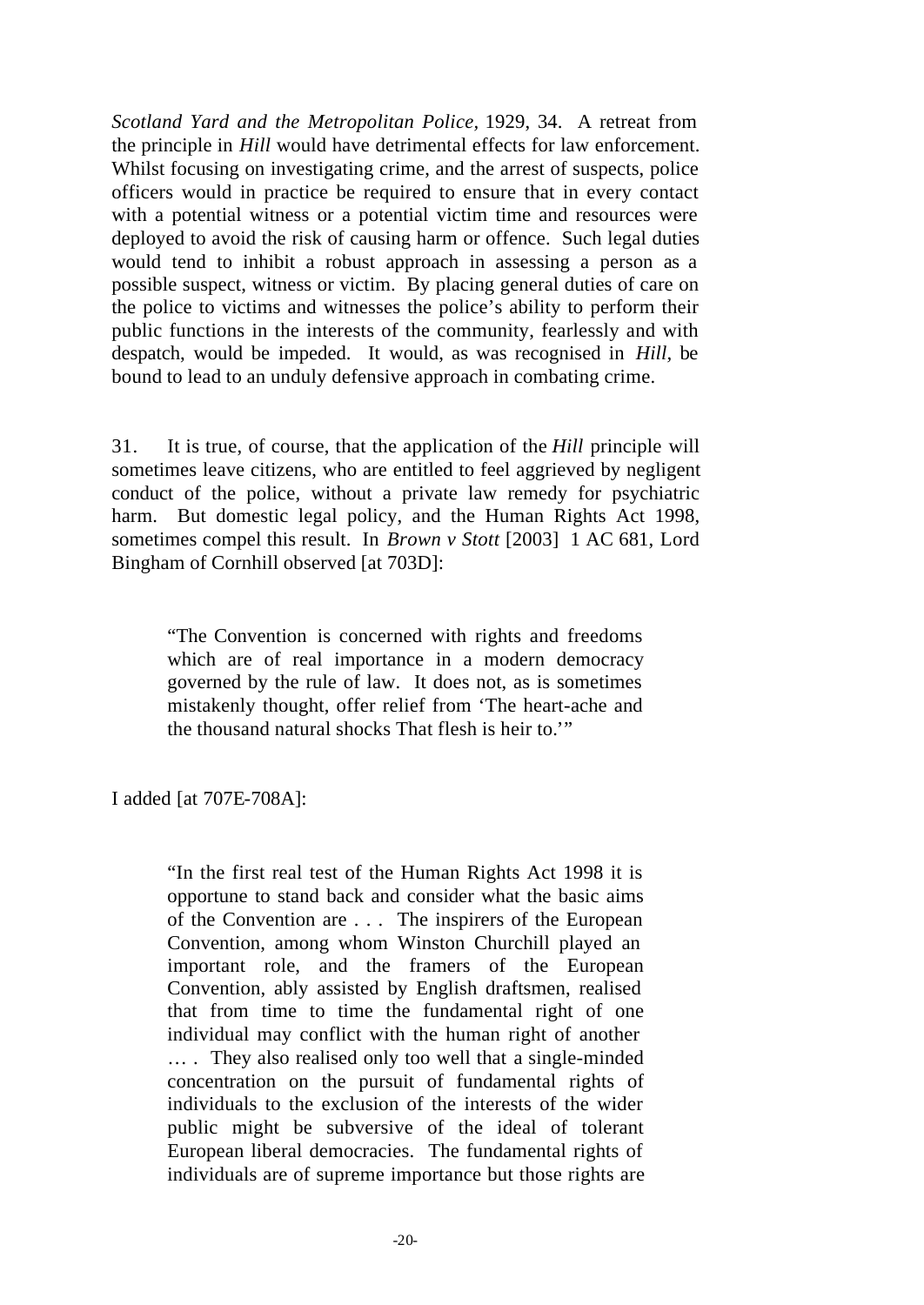not unlimited: we live in communities of individuals who also have rights. The direct lineage of this ancient idea is clear: the European Convention (1950) is the descendant of the Universal Declaration of Human Rights (1948) which in article 29 expressly recognised the duties of everyone to the community and the limitation on rights in order to secure and protect respect for the rights of others."

Unfortunately, when other specific torts and the Race Relations Act 1976 (as amended) are inapplicable, an aggrieved citizen may in cases such as those under consideration have to be content with pursuing a complaint under the constantly improved police complaints procedure: see Police Reform Act 2002, the Police (Conduct) Regulations 2004 and Police (Complaints and Misconduct) Regulations 2004. For all these reasons, I am satisfied that the decision in *Hill* must stand.

32. While not challenging the decision of the House of Lords in *Hill*  counsel submitted that it can be distinguished. The only suggested distinction ultimately pursued was that in *Hill* the police negligence was the indirect cause of the murder of the daughter whereas in the present case the police directly caused the harm to Mr Brooks. That hardly does justice to the essential reasoning in *Hill*. In any event, *Calveley, Elguzouli-Daf,* and *Kumar* were cases of alleged positive and direct negligence by the police. The distinction is unmeritorious.

#### *XIV. The Three Critical Questions*

33. That brings me to the three critical alleged duties of care before the House. It is realistic and fair to pose the question whether the three surviving duties of care can arguably be said to be untouched by the core principle in *Hill.* In my view the three alleged duties are undoubtedly inextricably bound up with the police function of investigating crime which is covered by the principle in *Hill*. For example, the second duty of care is to "take reasonable steps to afford [Mr Brooks] the protection, assistance and support commonly afforded to a key eye-witness to a serious crime of violence." It is quite impossible to separate this alleged duty from the police function of investigating crime. The same is, however, true of the other two pleaded duties. If the core principle in *Hill* stands, as it must, these pleaded duties of care cannot survive.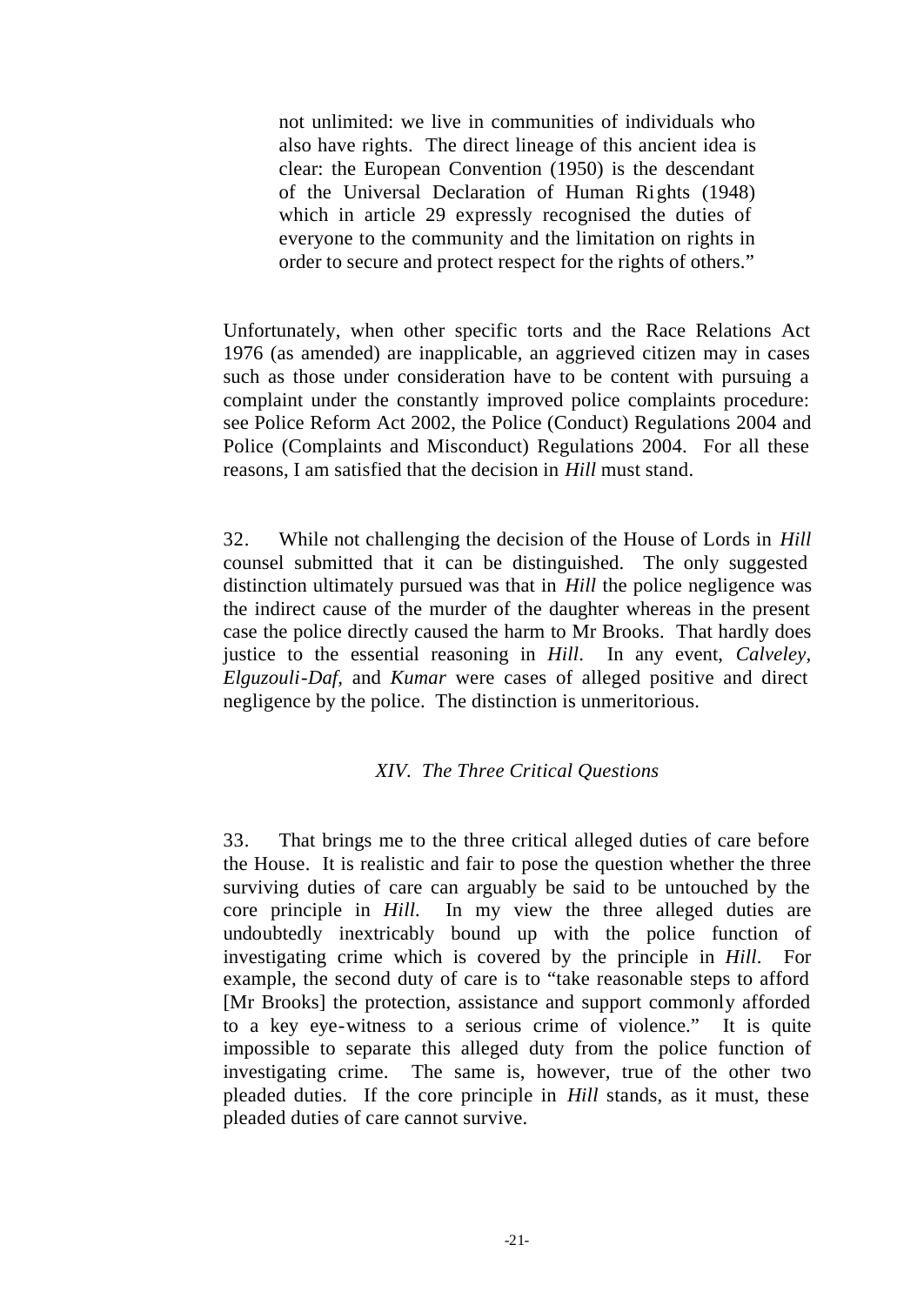34. It is unnecessary in this case to try to imagine cases of outrageous negligence by the police, unprotected by specific torts, which could fall beyond the reach of the *Hill* principle. It would be unwise to try to predict accurately what unusual cases could conceivably arise. I certainly do not say that they could not arise. But such exceptional cases on the margins of the *Hill* principle will have to be considered and determined if and when they occur.

35. Making full allowance for the fact that this is a strike out application, and that the law regarding the liability of the police in tort is not set in stone, I am satisfied that the three duties of care put forward in this case are conclusively ruled out by the principle in *Hill,* as restated, and must be struck out.

## *XV. Disposal*

36. I would allow the appeal of the Commissioner.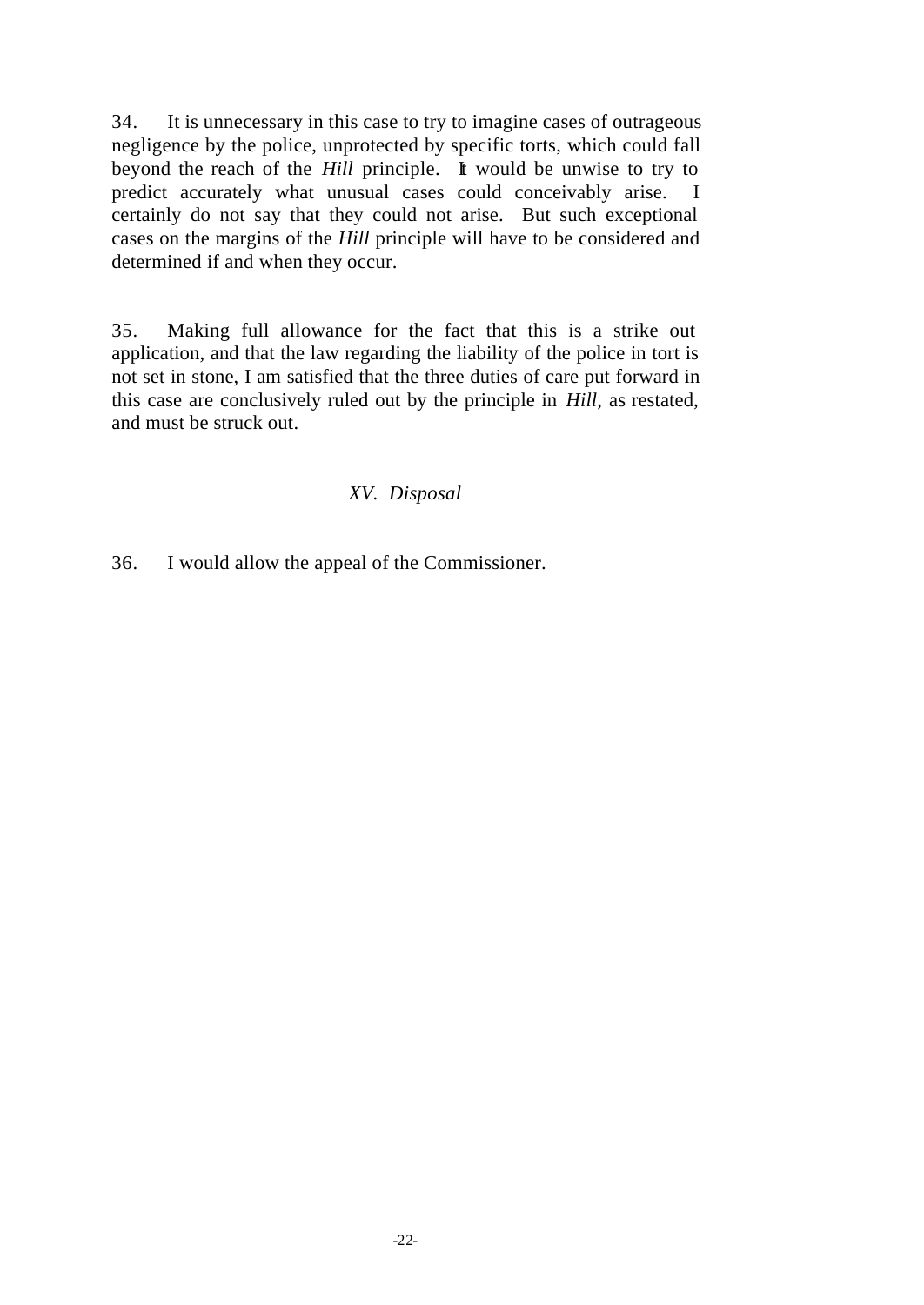#### **APPENDIX**

#### **A. FIRST DUTY – PARA 5(1) OF THE STATEMENT OF FACTS AND ISSUES**

(1) **Paragraph 5(1)** of the Statement of Facts and Issues states the 'First Duty' as being to:

> "Take reasonable steps to assess whether the Respondent was a victim of crime and then to accord him reasonably appropriate protection, support, assistance and treatment if he was so assessed."

(2) References to the particulars of claim relating to the First Duty in the "Annexe to Order of Court of Appeal of  $26<sup>th</sup>$  March 2002 – Re-Amended Particulars of Claim" are found in **Para**  $54(i)$  – **page 123**:

> "Failing to assess whether the Plaintiff was a victim and to treat him as a victim thereafter. The Plaintiff repeats and relies upon the matters set out in **paragraph 51(i)** above. This failure comprised all police officers involved in witness liaison with the Plaintiff and is not limited to the sued officers;..."

(3) **Paragraph 51(i) – page 118** relates back to **paragraphs 21**, **22**, **27**, **28**, **29**, and **31**. The details of these paragraphs are set out in tabular form below:

| Para.<br>No. | Page<br>No. | <b>Details - First Duty</b>                                                                                                                                                                                                                                                                                                                                                                                                                                                                                                                                                                                                                                                                                                                                                                                                                                                                                                                                                                                                                                                                                                                                                                                                                                                                             |
|--------------|-------------|---------------------------------------------------------------------------------------------------------------------------------------------------------------------------------------------------------------------------------------------------------------------------------------------------------------------------------------------------------------------------------------------------------------------------------------------------------------------------------------------------------------------------------------------------------------------------------------------------------------------------------------------------------------------------------------------------------------------------------------------------------------------------------------------------------------------------------------------------------------------------------------------------------------------------------------------------------------------------------------------------------------------------------------------------------------------------------------------------------------------------------------------------------------------------------------------------------------------------------------------------------------------------------------------------------|
| 21           | 106-107     | "The Second Defendant spoke to the Plaintiff at the scene of the attack. He<br>told her that it had been carried out by 5-6 white male youths and indicated<br>that they had run off in the direction of Dickinson Road. He also told her<br>that one of the youths had called out "what what nigger" immediately<br>before the assault on Stephen Lawrence. She did not note down this<br>information provided by the Plaintiff or act on it or cause it to be acted on<br>at the time. She questioned the Plaintiff as to whether the assailants were<br>known to him and as to whether he was carrying a weapon. She asked<br>these questions more than once and seemed reluctant to accept his answers.<br>She did not ask him for descriptions of the assailants. She did not, or at<br>least did not appear, to take his account seriously. She did not try to<br>establish if the Plaintiff had been attacked himself. She did not offer him<br>any support or check to see whether he was all right. She did not appear to<br>appreciate that he was in a distraught and frightened condition as a result<br>of the attack and the condition of his friend lying on the pavement, nor that<br>he was frustrated by the apparent delay in the arrival of the ambulance that<br>had been called." |
| 22           | 107-108     | "The other sued officers at the scene of the attack during this period did<br>not act to remedy any of the deficiencies in the Second Defendant's<br>handling of the Plaintiff described in the previous paragraph."                                                                                                                                                                                                                                                                                                                                                                                                                                                                                                                                                                                                                                                                                                                                                                                                                                                                                                                                                                                                                                                                                    |
| 27           | 109-110     | "At Plumstead Police Station the Plaintiff made a full statement to the<br>investigating officers, which took between approximately $1.30 - 5.30$ am.<br>Apart from one inquiry made by DC Cooper (the officer taking the<br>statement) none of the officers present made inquiries about the Plaintiff's<br>welfare or as to whether he would prefer to give a statement at home. The<br>officers that spoke to him expressed scepticismabout various aspects of his<br>account, in particular that the attack was wholly unprovoked and that the<br>phrase "what what nigger" had been used. None of the officers asked if the<br>white youths had attacked or touched him."                                                                                                                                                                                                                                                                                                                                                                                                                                                                                                                                                                                                                          |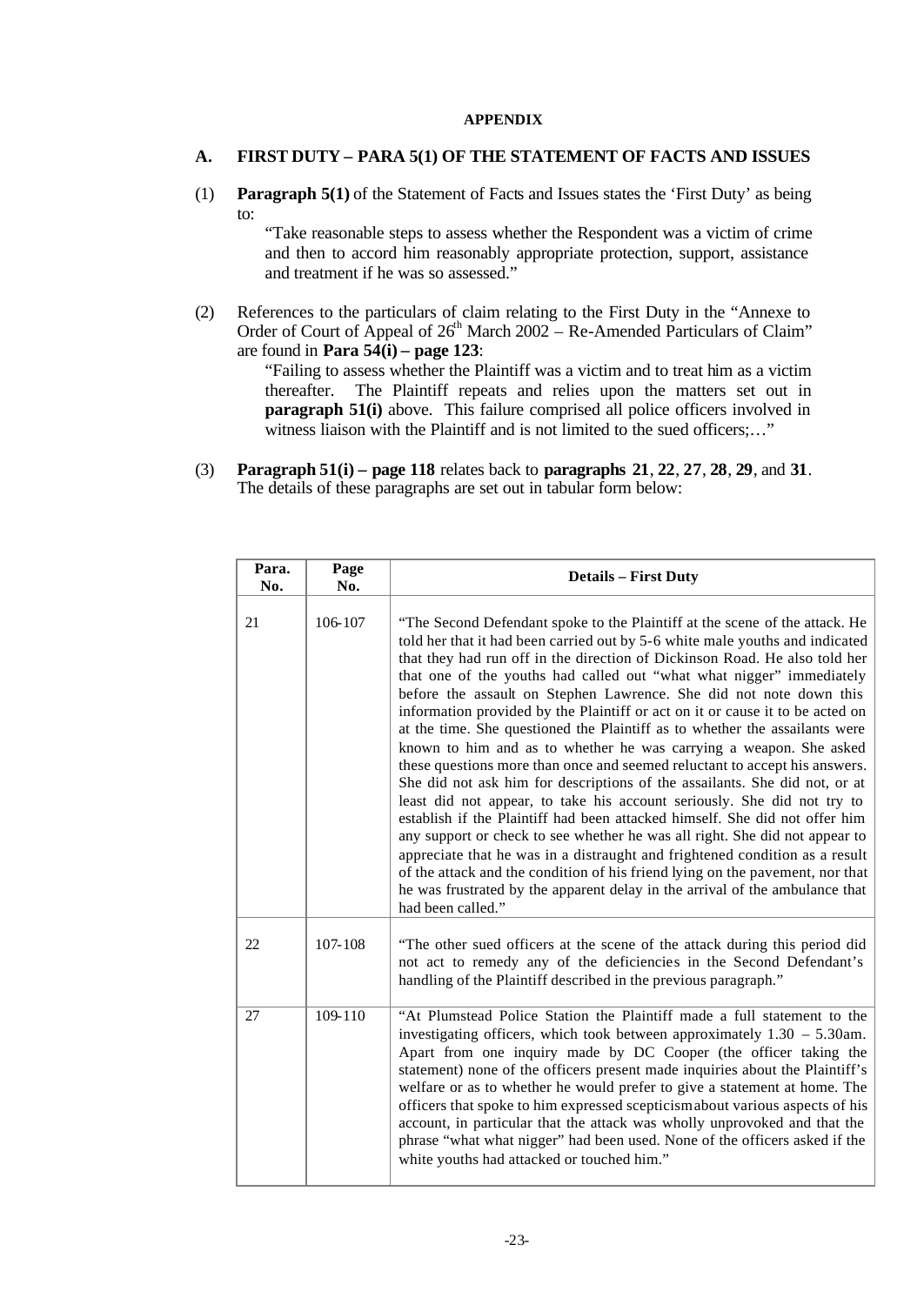| Para.<br>No. | Page<br>No. | <b>Details – First Duty</b>                                                                                                                                                                                                                                                                                                                                                                                                                                                                                                                                                                                                               |
|--------------|-------------|-------------------------------------------------------------------------------------------------------------------------------------------------------------------------------------------------------------------------------------------------------------------------------------------------------------------------------------------------------------------------------------------------------------------------------------------------------------------------------------------------------------------------------------------------------------------------------------------------------------------------------------------|
| 28           | 110         | "During the course of this period at the Police Station the Plaintiff was<br>spoken to by the Fourteenth Defendant on more than one occasion. He was<br>one of the officers who behaved in the manner referred to in the previous<br>paragraph."                                                                                                                                                                                                                                                                                                                                                                                          |
| 29           | 110         | "In the meantime the Sixth Defendant had initiated various lines of inquiry<br>at the scene such as asking persons in a local public house (located in the<br>opposite direction from which the attackers had fled the scene) whether<br>they had seen anything of significance. He did not first ascertain from the<br>Plaintiff directly or indirectly an account/details of the attack. He assumed<br>that Stephen Lawrence had been injured as a result of a fight and that the<br>Plaintiff was a potential suspect. Further, he failed to treat the attack as a<br>racial assault."                                                 |
| 31           | 111         | "At no stage was the Plaintiff treated by the three officers referred to in the<br>previous paragraph [Eleventh, Twelfth and Thirteenth Defendants], or by<br>any other police officer as a victim of the attack. He was not offered<br>counselling or other forms of support, he was not given any information<br>about the Victim Support Scheme, nor was any effective arrangement<br>made for representatives of that Scheme to make contact with him. He was<br>not given any leaflets or other information about victim's rights and was<br>not advised of the possibility of a Criminal Injuries Compensation<br>Authority claim." |

#### **B. SECOND DUTY – PARA 5(2) OF THE STATEMENT OF FACTS AND ISSUES**

(1) **Paragraph 5(2)** of the Statement of Facts and Issues states the 'Second Duty' as being to:

"take reasonable steps to afford the Respondent the protection, assistance and support commonly afforded to a key eye-witness to a serious crime of violence."

(2) References to the particulars of claim relating to the Second Duty in the "Annexe to Order of Court of Appeal of  $26<sup>th</sup>$  March  $2002$  – Re-Amended Particulars of Claim" are found in **Para 54(ii) – pages 123 - 124**:

> "failing to take reasonable steps to afford him the protection, support and assistance appropriate to a person in the Plaintiff's position as the key eyewitness to a very serious crime of violence. The Plaintiff repeats and relies upon the matters set out in **paragraph 51(iii)** above. This failure comprised all police officers involved in witness liaison with the Plaintiff and is not limited to the sued officers. In addition it specifically comprises the incident involving DS Coles referred to in **paragraph 46** above;…"

(3) **Paragraph 51(iii) – pages 119 - 120** relates back to **paragraphs 21**, **22**, **25**, **26**, **27**, **28**, **31**, **33**, **44**, **45**, and **46**. The details of these paragraphs are set out in tabular form below: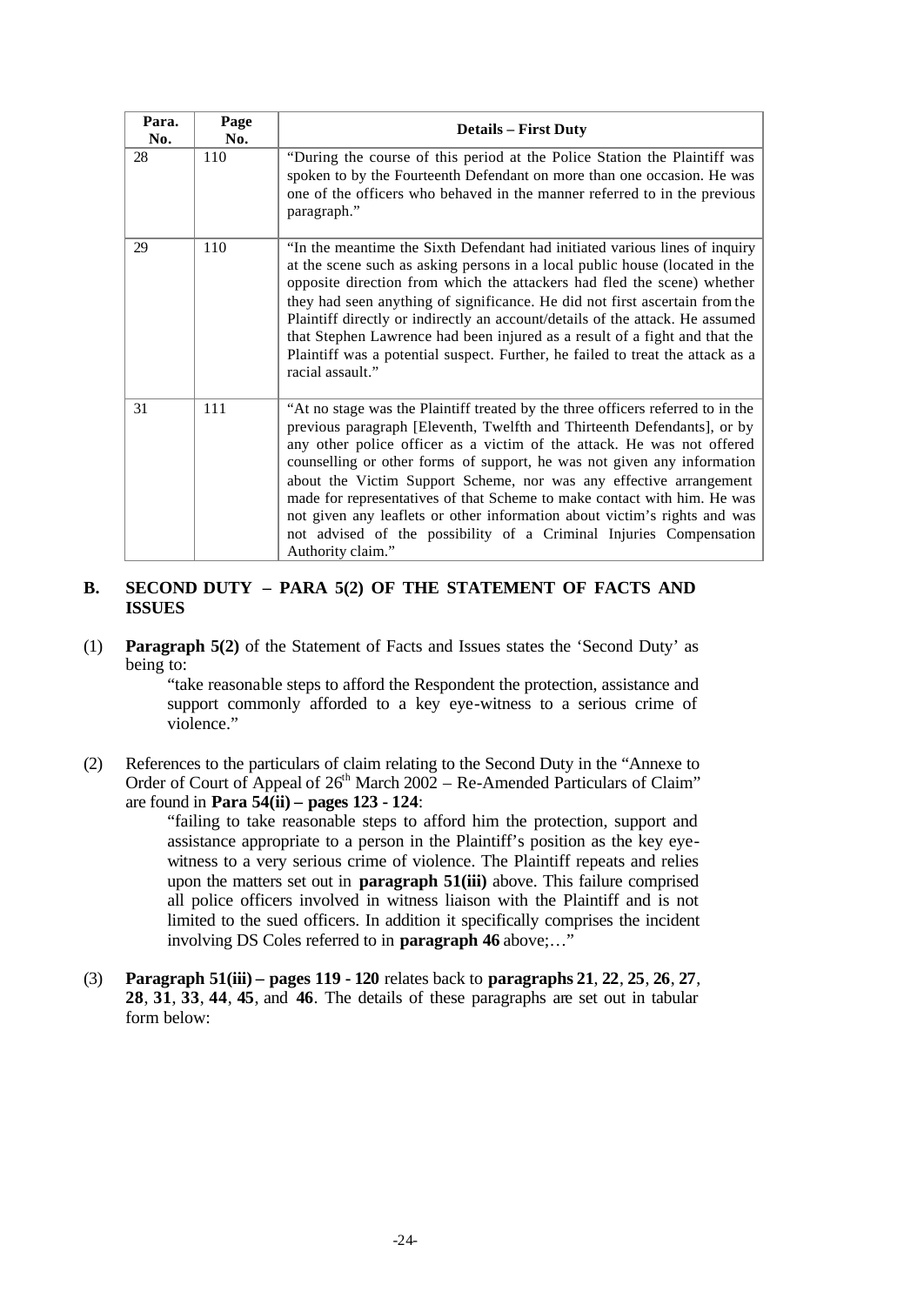| Para.<br>No. | Page<br>No. | <b>Details - Second Duty</b>                                                                                                                                                                                                                                                                                                                                                                                                                                                                                                                                                                                                                                                                                                                                                                                                                                                                                                                                                                                                                                                                                                                                                                                                                                                                                  |
|--------------|-------------|---------------------------------------------------------------------------------------------------------------------------------------------------------------------------------------------------------------------------------------------------------------------------------------------------------------------------------------------------------------------------------------------------------------------------------------------------------------------------------------------------------------------------------------------------------------------------------------------------------------------------------------------------------------------------------------------------------------------------------------------------------------------------------------------------------------------------------------------------------------------------------------------------------------------------------------------------------------------------------------------------------------------------------------------------------------------------------------------------------------------------------------------------------------------------------------------------------------------------------------------------------------------------------------------------------------|
| 21           | 106-107     | "The Second Defendant spoke to the Plaintiff at the scene of the<br>attack. He told her that it had been carried out by 5-6 white male<br>youths and indicated that they had run off in the direction of<br>Dickinson Road. He also told her that one of the youths had called<br>out "what what nigger" immediately before the assault on Stephen<br>Lawrence. She did not note down this information provided by the<br>Plaintiff or act on it or cause it to be acted on at the time. She<br>questioned the Plaintiff as to whether the assailants were known to<br>him and as to whether he was carrying a weapon. She asked these<br>questions more than once and seemed reluctant to accept his<br>answers. She did not ask him for descriptions of the assailants. She<br>did not, or at least did not appear, to take his account seriously. She<br>did not try to establish if the Plaintiff had been attacked himself.<br>She did not offer him any support or check to see whether he was<br>all right. She did not appear to appreciate that he was in a<br>distraught and frightened condition as a result of the attack and the<br>condition of his friend lying on the pavement, nor that he was<br>frustrated by the apparent delay in the arrival of the ambulance that<br>had been called." |
| 22           | 107-108     | "The other sued officers at the scene of the attack during this<br>period did not act to remedy any of the deficiencies in the Second<br>Defendant's handling of the Plaintiff described in the previous<br>paragraph."                                                                                                                                                                                                                                                                                                                                                                                                                                                                                                                                                                                                                                                                                                                                                                                                                                                                                                                                                                                                                                                                                       |
| 25           | 108         | "Whilst he was at the hospital none of the police officers present -<br>which included the Third, Fourth and Fifth Defendants - took steps<br>to check on the Plaintiff's welfare, to offer him comfort and<br>support or to arrange for the same to be given."                                                                                                                                                                                                                                                                                                                                                                                                                                                                                                                                                                                                                                                                                                                                                                                                                                                                                                                                                                                                                                               |
| 26           | 108-109     | "The Plaintiff was told by the Fifth Defendant that he had to go to<br>the police station to make a statement. He was not given the option<br>of going home and a statement being taken at his house or at<br>another venue or at some later time at the police station. The Fifth<br>Defendant told the Plaintiff that he could either wait in the hospital<br>or in his car until he was ready to drive to the police station. The<br>Plaintiff chose the latter as he found being in the hospital very<br>distressing. He felt that he had no option to simply leave the scene<br>and go home and felt that he would have been arrested, had he<br>done so. He waited in the car for what felt like up to 30 minutes<br>before the Fifth Defendant came and drove the vehicle to the police<br>station (although he accepts that it may actually have been<br>somewhat less)."                                                                                                                                                                                                                                                                                                                                                                                                                             |
| 27           | 109-110     | "At Plumstead Police Station the Plaintiff made a full statement to<br>the investigating officers, which took between approximately 1.30<br>- 5.30am. Apart from one inquiry made by DC Cooper (the officer<br>taking the statement) none of the officers present made inquiries<br>about the Plaintiff's welfare or as to whether he would prefer to<br>give a statement at home. The officers that spoke to him expressed<br>scepticism about various aspects of his account, in particular that<br>the attack was wholly unprovoked and that the phrase "what what<br>nigger" had been used. None of the officers asked if the white<br>youths had attacked or touched him."                                                                                                                                                                                                                                                                                                                                                                                                                                                                                                                                                                                                                               |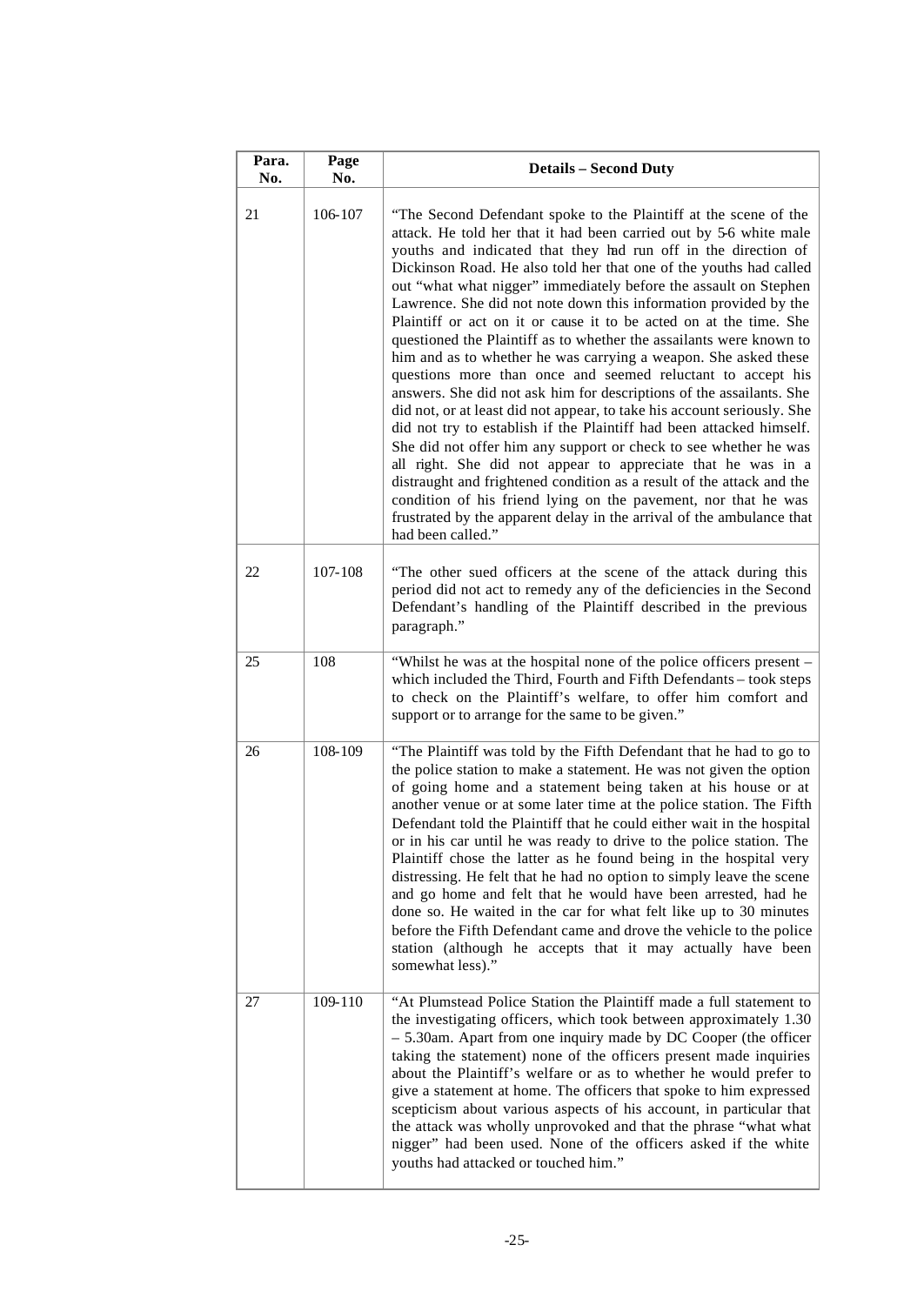| Para.<br>No. | Page<br>No. | <b>Details - Second Duty</b>                                                                                                                                                                                                                                                                                                                                                                                                                                                                                                                                                                                                                                |
|--------------|-------------|-------------------------------------------------------------------------------------------------------------------------------------------------------------------------------------------------------------------------------------------------------------------------------------------------------------------------------------------------------------------------------------------------------------------------------------------------------------------------------------------------------------------------------------------------------------------------------------------------------------------------------------------------------------|
| 28           | 110         | "During the course of this period at the Police Station the Plaintiff<br>was spoken to by the Fourteenth Defendant on more than one<br>occasion. He was one of the officers who behaved in the manner<br>referred to in the previous paragraph."                                                                                                                                                                                                                                                                                                                                                                                                            |
| 31           | 111         | "At no stage was the Plaintiff treated by the three officers referred<br>to in the previous paragraph [Eleventh, Twelfth and Thirteenth<br>Defendants], or by any other police officer as a victim of the<br>attack. He was not offered counselling or other forms of support,<br>he was not given any information about the Victim Support<br>Scheme,<br>nor was<br>any effective<br>arrangement<br>made<br>for<br>representatives of that Scheme to make contact with him. He was<br>not given any leaflets or other information about victim's rights<br>and was not advised of the possibility of a Criminal Injuries<br>Compensation Authority claim." |
| 33           | $111 - 112$ | "As regards the three officers referred to in paragraph 31 above,<br>the attitude shown towards the Plaintiff by the Thirteenth<br>Defendant was particularly unsupportive. Further he breached the<br>Plaintiff's trust in revealing to other officers for the purposes of an<br>arrest of the Plaintiff (referred to in greater detail below) an<br>address of the Plaintiff's then girlfriend that he had given him in<br>confidence."                                                                                                                                                                                                                   |
| 44           | 115         | "The Plaintiff learnt of the discontinuance of the prosecution<br>brought by the Crown Prosecution Service through reading about it<br>in the media. This was the starkest example of a general difficulty<br>that he faced that the police did not keep him informed of the state<br>of their investigations/the prosecution."                                                                                                                                                                                                                                                                                                                             |
| 45           | 115         | "Whilst the attackers remained at large the Plaintiff was frightened<br>for his own safety, not least because he lived in the same locality.<br>He did express fears to the Twelfth Defendant on occasions.<br>However, the Plaintiff was never provided with police protection<br>or other means of practical or physical support to allay those fears,<br>save that he was provided with a police escort during the trial at the<br>Central Criminal Court."                                                                                                                                                                                              |
| 46           | 115         | "To his horror the Plaintiff later learnt that the officer who escorted<br>him on the night of 22 April 1996 was one DS Coles, a known<br>associate of Clifford Norris who is a notorious criminal and father<br>of one of the suspects, David Norris."                                                                                                                                                                                                                                                                                                                                                                                                     |

## **C. THIRD DUTY – PARA 5(3) OF THE STATEMENT OF FACTS AND ISSUES**

(1) **Paragraph 5(3)** of the Statement of Facts and Issues states the 'Third Duty' as being to:

"afford reasonable weight to the account that the Respondent gave and to act upon it accordingly."

(2) References to the particulars of claim relating to the Third Duty in the "Annexe to Order of Court of Appeal of  $26<sup>th</sup>$  March 2002 – Re-Amended Particulars of Claim" are found in **Para 54(iii) – page 124**: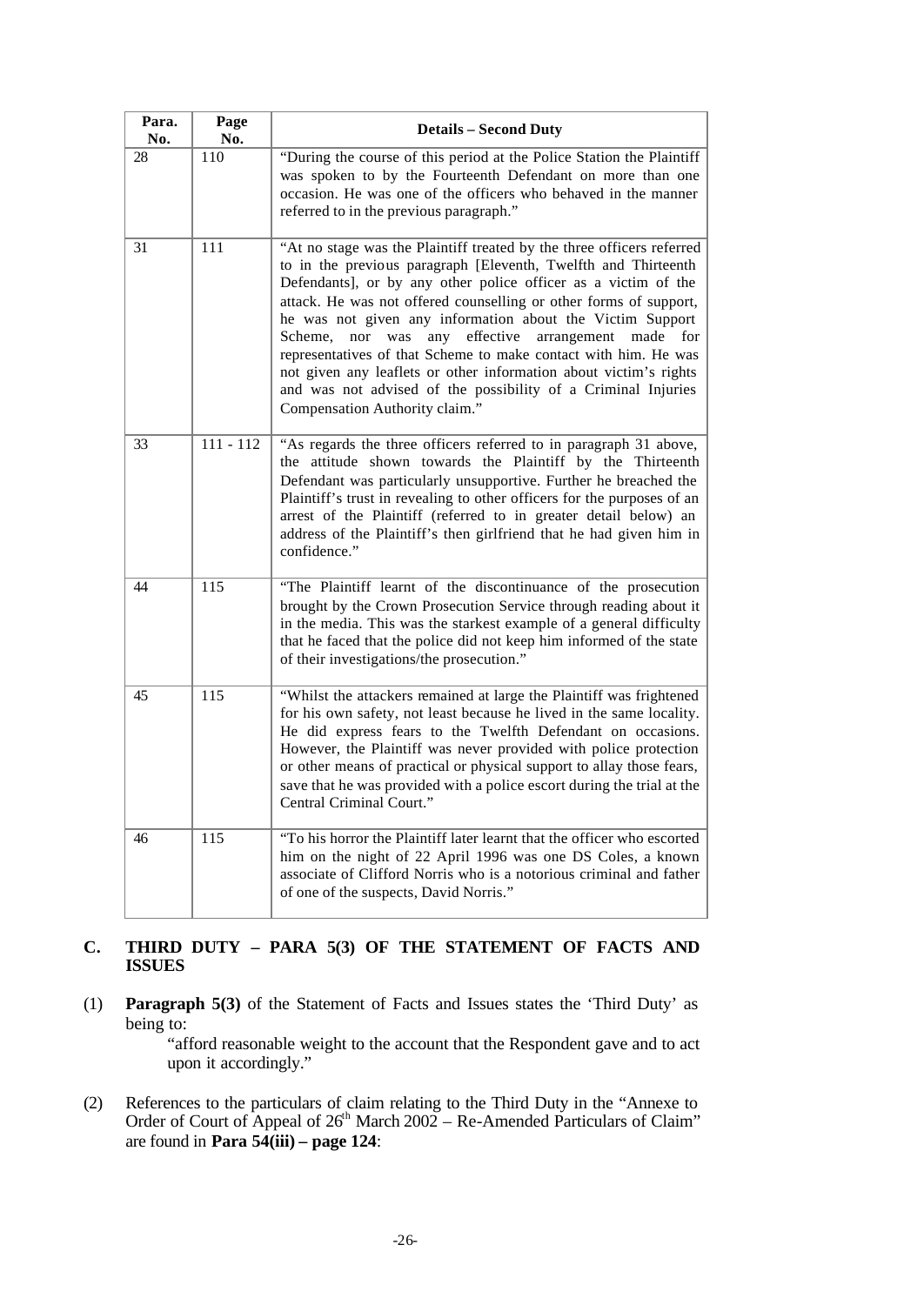"failing to accord reasonable weight to the account given by the Plaintiff and to act on it accordingly. The Plaintiff repeats and relies upon the matters set out in **paragraph 51(ii)** above;…"

(3) **Paragraph 51(ii) – page 119** relates back to **paragraphs 21**, **22**, **24**, **27**, **28**, **29**, **31** and **33**. The details of these paragraphs are set out in tabular form below:

| Para.<br>No. | Page<br>No. | <b>Details - Third Duty</b>                                                                                                                                                                                                                                                                                                                                                                                                                                                                                                                                                                                                                                                                                                                                                                                                                                                                                                                                                                                                                                                                                                                                                                                                                                                                                   |
|--------------|-------------|---------------------------------------------------------------------------------------------------------------------------------------------------------------------------------------------------------------------------------------------------------------------------------------------------------------------------------------------------------------------------------------------------------------------------------------------------------------------------------------------------------------------------------------------------------------------------------------------------------------------------------------------------------------------------------------------------------------------------------------------------------------------------------------------------------------------------------------------------------------------------------------------------------------------------------------------------------------------------------------------------------------------------------------------------------------------------------------------------------------------------------------------------------------------------------------------------------------------------------------------------------------------------------------------------------------|
| 21           | 106-107     | "The Second Defendant spoke to the Plaintiff at the scene of the<br>attack. He told her that it had been carried out by 5-6 white male<br>youths and indicated that they had run off in the direction of<br>Dickinson Road. He also told her that one of the youths had called<br>out "what what nigger" immediately before the assault on Stephen<br>Lawrence. She did not note down this information provided by the<br>Plaintiff or act on it or cause it to be acted on at the time. She<br>questioned the Plaintiff as to whether the assailants were known to<br>him and as to whether he was carrying a weapon. She asked these<br>questions more than once and seemed reluctant to accept his<br>answers. She did not ask him for descriptions of the assailants. She<br>did not, or at least did not appear, to take his account seriously. She<br>did not try to establish if the Plaintiff had been attacked himself.<br>She did not offer him any support or check to see whether he was<br>all right. She did not appear to appreciate that he was in a<br>distraught and frightened condition as a result of the attack and the<br>condition of his friend lying on the pavement, nor that he was<br>frustrated by the apparent delay in the arrival of the ambulance that<br>had been called." |
| 22           | 107-108     | "The other sued officers at the scene of the attack during this<br>period did not act to remedy any of the deficiencies in the Second<br>Defendant's handling of the Plaintiff described in the previous<br>paragraph."                                                                                                                                                                                                                                                                                                                                                                                                                                                                                                                                                                                                                                                                                                                                                                                                                                                                                                                                                                                                                                                                                       |
| 24           | 108         | "Whilst at the hospital, from around 23.30 hours to about midnight<br>the Plaintiff was spoken to by the Fourth Defendant who took a<br>statement from him about the attack which included a description<br>of the principal attacker, including his hair colour. The Fourth<br>Defendant subsequently failed to transmit this information to<br>officers responsible for investigating the murder."                                                                                                                                                                                                                                                                                                                                                                                                                                                                                                                                                                                                                                                                                                                                                                                                                                                                                                          |
| 27           | 109-110     | "At Plumstead Police Station the Plaintiff made a full statement to<br>the investigating officers, which took between approximately 1.30<br>- 5.30am. Apart from one inquiry made by DC Cooper (the officer<br>taking the statement) none of the officers present made inquiries<br>about the Plaintiff's welfare or as to whether he would prefer to<br>give a statement at home. The officers that spoke to him expressed<br>scepticism about various aspects of his account, in particular that<br>the attack was wholly unprovoked and that the phrase "what what<br>nigger" had been used. None of the officers asked if the white<br>youths had attacked or touched him."                                                                                                                                                                                                                                                                                                                                                                                                                                                                                                                                                                                                                               |
| 28           | 110         | "During the course of this period at the Police Station the Plaintiff<br>was spoken to by the Fourteenth Defendant on more than one<br>occasion. He was one of the officers who behaved in the manner<br>referred to in the previous paragraph."                                                                                                                                                                                                                                                                                                                                                                                                                                                                                                                                                                                                                                                                                                                                                                                                                                                                                                                                                                                                                                                              |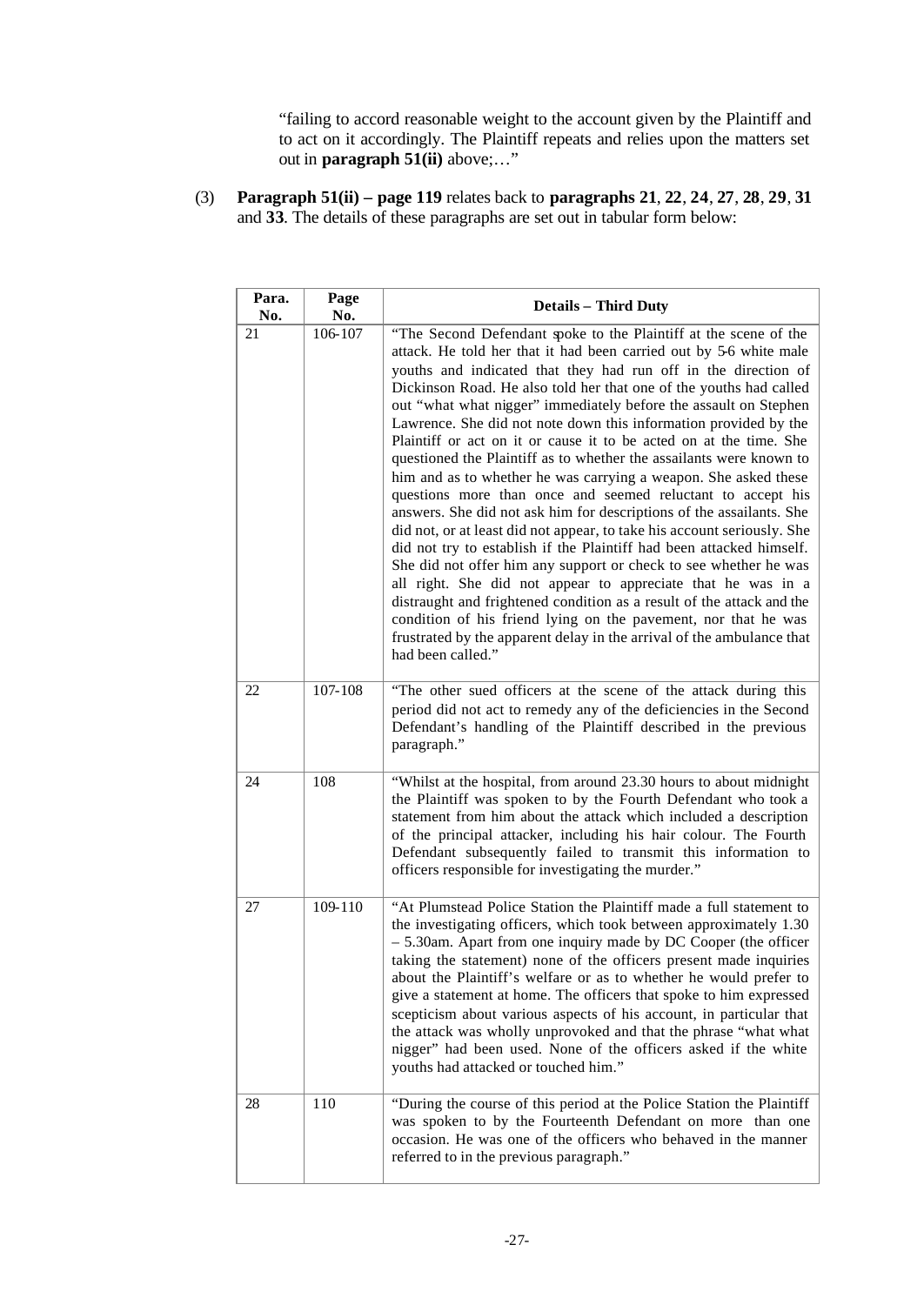| Para. | Page        | <b>Details - Third Duty</b>                                                                                                                                                                                                                                                                                                                                                                                                                                                                                                                                                                                                                           |
|-------|-------------|-------------------------------------------------------------------------------------------------------------------------------------------------------------------------------------------------------------------------------------------------------------------------------------------------------------------------------------------------------------------------------------------------------------------------------------------------------------------------------------------------------------------------------------------------------------------------------------------------------------------------------------------------------|
| No.   | No.         |                                                                                                                                                                                                                                                                                                                                                                                                                                                                                                                                                                                                                                                       |
| 29    | 110         | "In the meantime [whilst at Plumstead Police Station] the Sixth<br>Defendant had initiated various lines of inquiry at the scene such as<br>asking persons in a local public house (located in the opposite<br>direction from which the attackers had fled the scene) whether they<br>had seen anything of significance. He did not first ascertain from<br>the Plaintiff directly or indirectly an account/details of the attack.<br>He assumed that Stephen Lawrence had been injured as a result of<br>a fight and that the Plaintiff was a potential suspect. Further, he<br>failed to treat the attack as a racial assault."                     |
| 31    | 111         | "At no stage was the Plaintiff treated by the three officers referred<br>to in the previous paragraph [Eleventh, Twelfth and Thirteenth<br>Defendants], or by any other police officer as a victim of the<br>attack. He was not offered counselling or other forms of support,<br>he was not given any information about the Victim Support<br>any effective<br>arrangement made for<br>Scheme,<br>nor was<br>representatives of that Scheme to make contact with him. He was<br>not given any leaflets or other information about victim's rights<br>and was not advised of the possibility of a Criminal Injuries<br>Compensation Authority claim." |
| 33    | $111 - 112$ | "As regards the three officers referred to in paragraph 31 above,<br>the attitude shown towards the Plaintiff by the Thirteenth<br>Defendant was particularly unsupportive. Further he breached the<br>Plaintiff's trust in revealing to other officers for the purposes of an<br>arrest of the Plaintiff (referred to in greater detail below) an<br>address of the Plaintiff's then girlfriend that he had given him in<br>confidence."                                                                                                                                                                                                             |

#### **N.B.**

References to the particulars of claim relating potentially to both the First and Second Duties in the "Annexe to Order of Court of Appeal of  $26<sup>th</sup>$  March 2002 – Re-Amended Particulars of Claim" are also found in **Para 54(iv) – page 124**:

"failing to treat the Plaintiff with reasonable courtesy and respect in his capacities as either a witness or a victim. The Plaintiff repeats and relies upon the matters set out in **paragraph 51 (iv) and (v)** above; …"

**Paragraph 51(iv)** on page 120 does not refer back to any other paragraphs but states:

"inaccurately and unfairly portraying the Plaintiff as an aggressive and uncooperative young black man and/or one who was out of control at the scene of the attack and/or at the hospital afterwards. The Plaintiff alleges this breach against the Second, Third, Fourth, Seventh and Eight Defendants. A white person in his position would not have been so treated;"

**Paragraph 51(v)** on pages 120-121 refers back to **paragraph 29**, which states: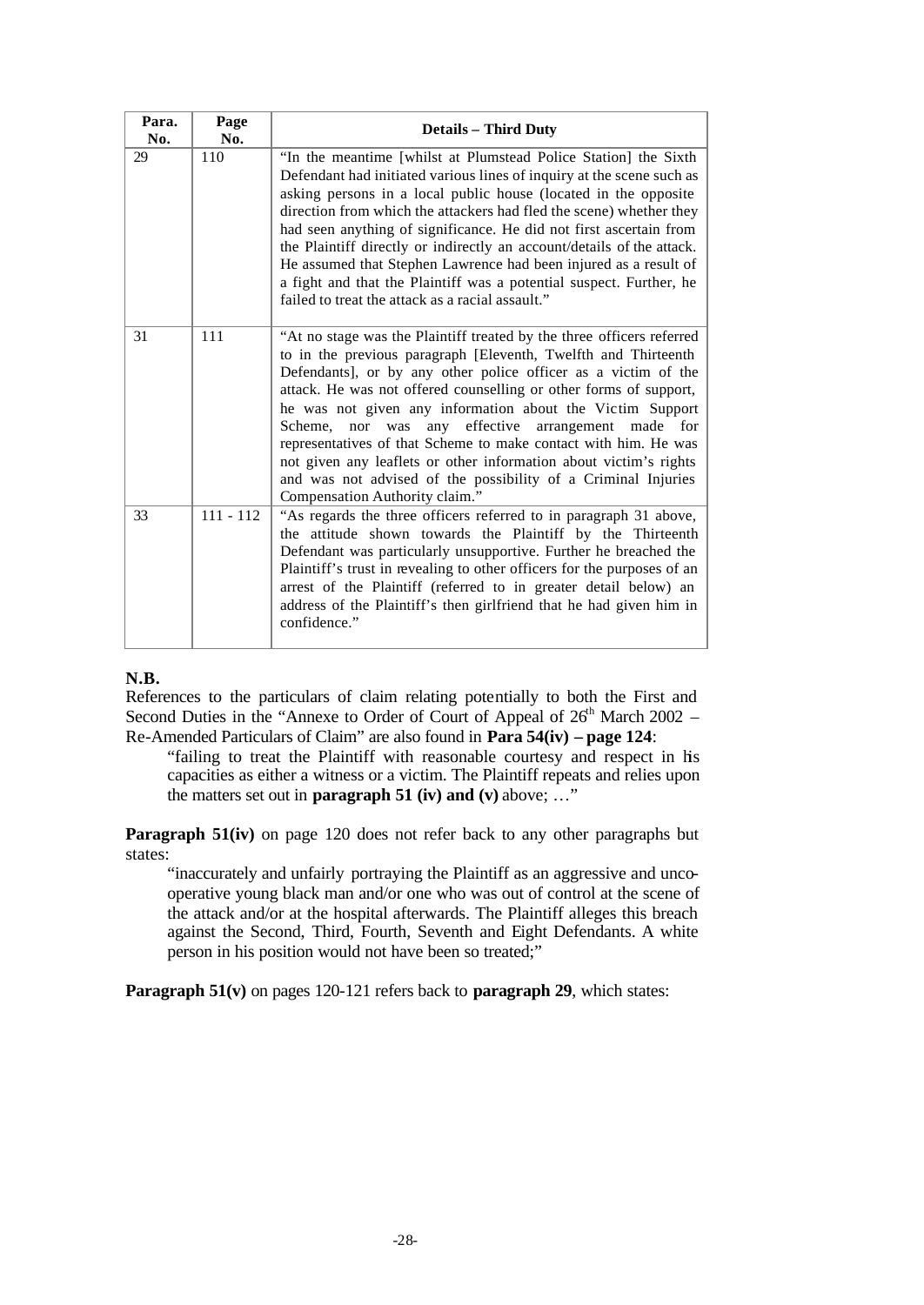| Para.<br>No. | Page<br>No. | <b>Details</b>                                                                                                                                                                                                                                                                                                                                                                                                                                                                                                                                                                               |
|--------------|-------------|----------------------------------------------------------------------------------------------------------------------------------------------------------------------------------------------------------------------------------------------------------------------------------------------------------------------------------------------------------------------------------------------------------------------------------------------------------------------------------------------------------------------------------------------------------------------------------------------|
| 29           | 110         | "In the meantime the Sixth Defendant had initiated various lines of<br>inquiry at the scene such as asking persons in a local public house<br>(located in the opposite direction from which the attackers had fled<br>the scene) whether they had seen anything of significance. He did<br>not first ascertain from the Plaintiff directly or indirectly an<br>account/details of the attack. He assumed that Stephen Lawrence<br>had been injured as a result of a fight and that the Plaintiff was a<br>potential suspect. Further, he failed to treat the attack as a racial<br>assault." |